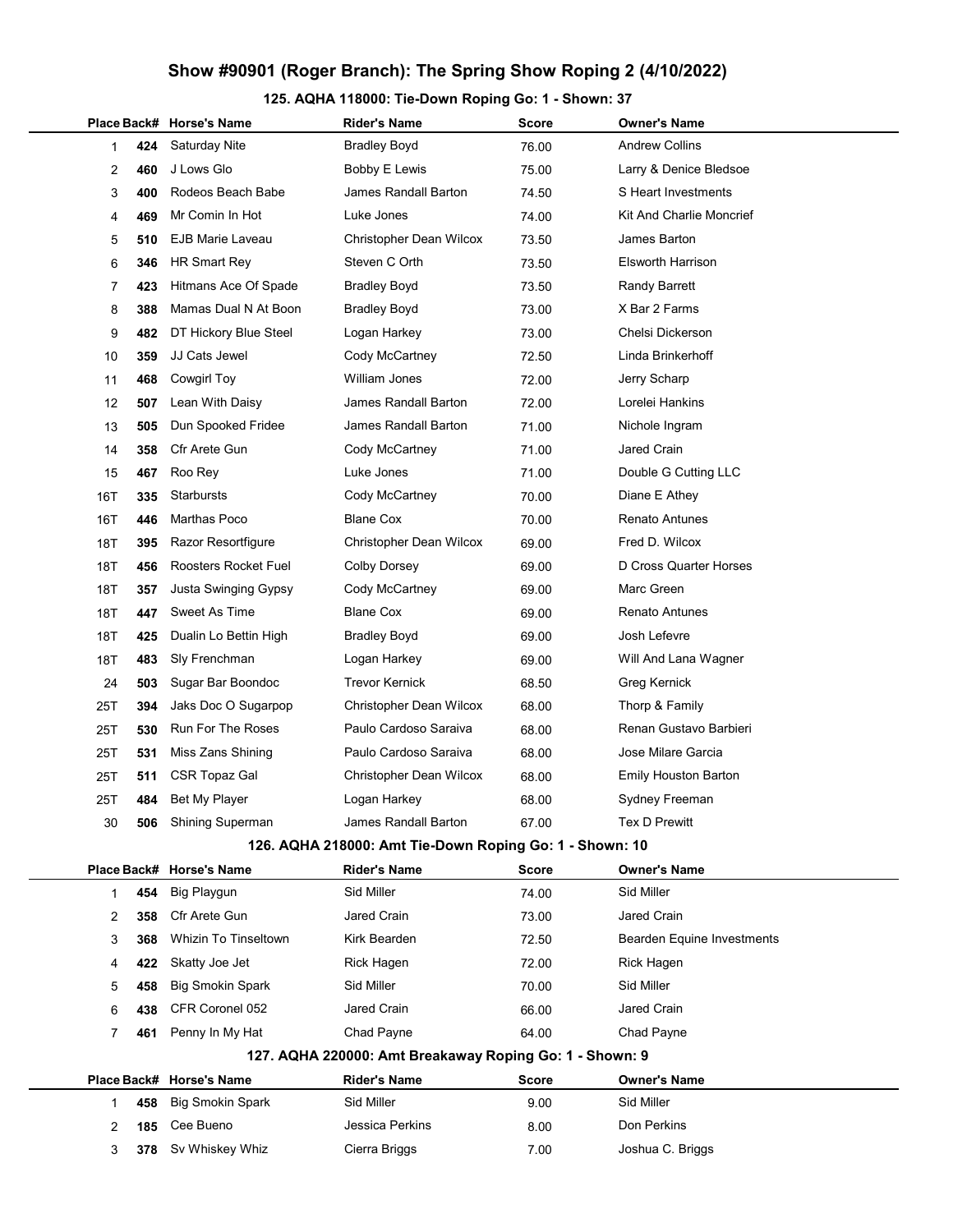| Show #90901 (Roger Branch): The Spring Show Roping 2 (4/10/2022) |     |                                                           |                                                                      |              |                                 |  |
|------------------------------------------------------------------|-----|-----------------------------------------------------------|----------------------------------------------------------------------|--------------|---------------------------------|--|
| 4                                                                | 454 | Big Playgun                                               | <b>Sid Miller</b>                                                    | 6.00         | Sid Miller                      |  |
| 5                                                                | 389 | A Sweet Drive By                                          | Amber H Blanchard                                                    | 5.00         | X-2 Farms & Rodeo               |  |
| 6                                                                | 459 | <b>Mitchs Steelurheart</b>                                | <b>Brock Griffin</b>                                                 | 4.00         | <b>Brock Griffin And Penny</b>  |  |
| 7                                                                | 505 | Dun Spooked Fridee                                        | Brian Ingram                                                         | 3.00         | Nichole Ingram                  |  |
| DQ                                                               | 388 | Mamas Dual N At Boon                                      | Amber H Blanchard                                                    | 0.00         | X Bar 2 Farms                   |  |
| DQ                                                               | 368 | <b>Whizin To Tinseltown</b>                               | Kirk Bearden                                                         | 0.00         | Bearden Equine Investments      |  |
|                                                                  |     | 129. AQHA 420000: Youth Breakaway Roping Go: 1 - Shown: 3 |                                                                      |              |                                 |  |
|                                                                  |     | Place Back# Horse's Name                                  | <b>Rider's Name</b>                                                  | <b>Score</b> | <b>Owner's Name</b>             |  |
| DQ                                                               | 509 | AR Lenas Cat T Rey                                        | Lauren Barton                                                        | 0.00         | <b>Emily Houston Barton</b>     |  |
| DQ                                                               | 510 | <b>EJB Marie Laveau</b>                                   | Lauren Barton                                                        | 0.00         | James Barton                    |  |
|                                                                  |     |                                                           | 130. AQHA 422000: Youth Dally Team Roping - Heading Go: 1 - Shown: 1 |              |                                 |  |
|                                                                  |     | Place Back# Horse's Name                                  | Rider's Name                                                         | <b>Score</b> | <b>Owner's Name</b>             |  |
| DQ                                                               | 360 | Kick Start Sunny                                          | Hayden Koechel                                                       | 0.00         | Kalin Koechel                   |  |
|                                                                  |     |                                                           | 131. AQHA 424000: Youth Dally Team Roping - Heeling Go: 1 - Shown: 2 |              |                                 |  |
|                                                                  |     | Place Back# Horse's Name                                  | <b>Rider's Name</b>                                                  | <b>Score</b> | <b>Owner's Name</b>             |  |
| DQ                                                               | 486 | Spoonful Of Comfort                                       | Abby Zuch                                                            | 0.00         | <b>Emily Ramsey</b>             |  |
| DQ                                                               | 496 | Montana Code                                              | Abby Zuch                                                            | 0.00         | <b>Emily Ramsey</b>             |  |
|                                                                  |     |                                                           | 132. AQHA 122000: Dally Team Roping - Heading Go: 1 - Shown: 62      |              |                                 |  |
|                                                                  |     | Place Back# Horse's Name                                  | <b>Rider's Name</b>                                                  | <b>Score</b> | <b>Owner's Name</b>             |  |
| 1                                                                | 491 | Spoonful Blues                                            | Steven C Orth                                                        | 77.00        | Jim Loftin                      |  |
| 2                                                                | 392 | DT Shiners J Lo                                           | J.D. Yates                                                           | 77.00        | Sherri &/or Phil Tearney        |  |
| 3                                                                | 358 | Cfr Arete Gun                                             | Dakota Kirchenschlager                                               | 76.50        | Jared Crain                     |  |
| 4                                                                | 428 | Hat Six Movin On                                          | Cade Rice                                                            | 76.00        |                                 |  |
| 5                                                                | 303 | Play Some Metallic                                        | Dustin E Rogers                                                      | 75.00        | Monica Duflock                  |  |
| 6                                                                | 341 | Joes Main Show                                            | Jordan Allyn                                                         | 75.00        | Craig & Debra Bussell           |  |
| 7                                                                | 468 | Cowgirl Toy                                               | Luke Jones                                                           | 75.00        | Jerry Scharp                    |  |
| 8                                                                | 482 | DT Hickory Blue Steel                                     | <b>Brad Lund</b>                                                     | 75.00        | Chelsi Dickerson                |  |
| 9                                                                | 412 | <b>HVQ Bill Cody</b>                                      | Casey Hicks                                                          | 74.50        | <b>Brent Johnson</b>            |  |
| 10                                                               | 190 | Cr California Tuff                                        | Clay Logan                                                           | 74.50        | <b>CLAY &amp; COLLEEN LOGAN</b> |  |
| 11                                                               | 391 | Probably By Design                                        | J.D. Yates                                                           | 74.50        | Sherri And Phil Tearney         |  |
| 12                                                               | 335 | Starbursts                                                | J.D. Yates                                                           | 74.00        | Diane E Athey                   |  |
| 13                                                               | 403 | Slick Shrek Pep                                           | Casey Hicks                                                          | 74.00        | Jack Bogart                     |  |
| 14                                                               | 378 | Sv Whiskey Whiz                                           | <b>Bryce Briggs</b>                                                  | 73.50        | Joshua C. Briggs                |  |
| 15                                                               | 346 | HR Smart Rey                                              | Steven C Orth                                                        | 73.50        | Elsworth Harrison               |  |
| 16T                                                              | 195 | Sevs Princess Katie                                       | <b>Garrett Sommer</b>                                                | 73.00        | HULL LANTERN RANCH              |  |
| 16T                                                              | 455 | This Cats A King                                          | Bobby E Lewis                                                        | 73.00        | Linda A Mars                    |  |
| 16T                                                              | 450 | Bobby Glo Harlan                                          | Bobby E Lewis                                                        | 73.00        | Benny & Susan Scarbery          |  |
| 16T                                                              | 360 | Kick Start Sunny                                          | Hayden Koechel                                                       | 73.00        | Kalin Koechel                   |  |
| 16T                                                              | 402 | Wooden It Be Time                                         | Casey Hicks                                                          | 73.00        | Jack Bogart                     |  |
| 21T                                                              | 505 | Dun Spooked Fridee                                        | James Randall Barton                                                 | 72.00        | Nichole Ingram                  |  |
| 21T                                                              | 489 | Leos Silver Shine                                         | Steven C Orth                                                        | 72.00        | 6V Livestock LLC                |  |
| 21T                                                              | 411 | Mr Wimpy Red                                              | Casey Hicks                                                          | 72.00        | Debbi Stockstill                |  |
| 21T                                                              | 485 | Leos Hot Chic                                             | Tavis O Walters                                                      | 72.00        | Glen Allen                      |  |
| 21T                                                              | 502 | Lincoln                                                   | Dakota Kirchenschlager                                               | 72.00        | Ryan And Samantha Smith         |  |
| 21T                                                              | 518 | Boon Lights CD                                            | Casper May                                                           | 72.00        | Casper May                      |  |
| 27T                                                              | 487 | Miss Sunny D                                              | Cade Rice                                                            | 71.00        | Junior Nogueira                 |  |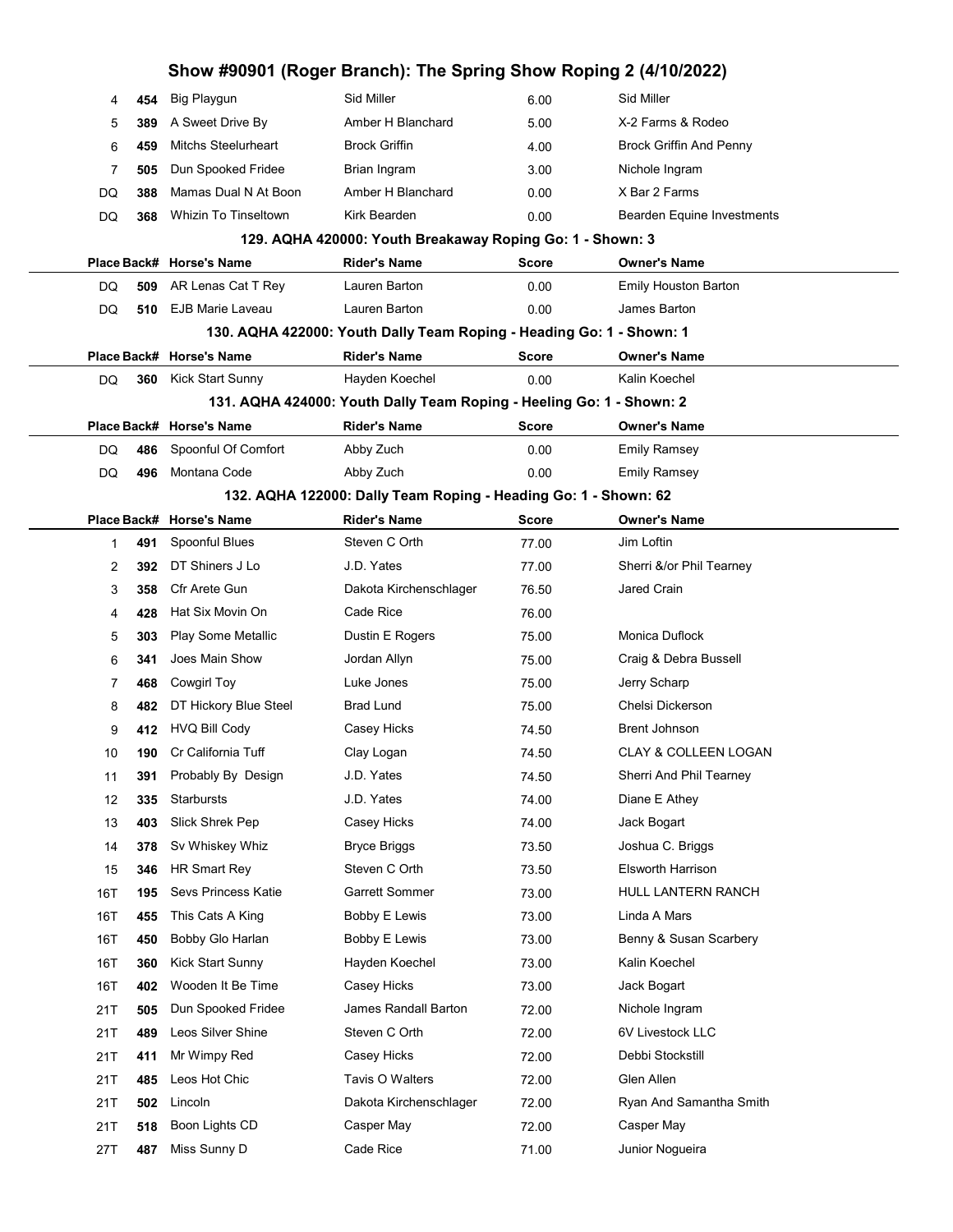| 27T         | 305 | Resort Ta Fame            | Dustin E Rogers                                                     | 71.00        | Erin Nicole Mask                 |
|-------------|-----|---------------------------|---------------------------------------------------------------------|--------------|----------------------------------|
| 27T         | 397 | Watch Red Diamond         | Skylar Reynolds                                                     | 71.00        | <b>Rising Sun Quarter Horses</b> |
| 27T         | 398 | Watch Lulu                | Skylar Reynolds                                                     | 71.00        | Rising Sun Quarter Horses        |
| 27T         | 430 | Mr Two Joes Jackie        | Skylar Reynolds                                                     | 71.00        | <b>Rising Sun Quarter Horses</b> |
| 27T         | 473 | HQ Show Me The Gin        | Luke Jones                                                          | 71.00        | Reid A Hockenson                 |
| 27T         | 529 | Shining Zans Parr         | <b>Brad Lund</b>                                                    | 71.00        | Jose Milare Garcia               |
| 27T         | 342 | Cool N Snappy             | Jordan Allyn                                                        | 71.00        | Jordan Allyn                     |
| 35          | 304 | <b>BarbieAndHerGuns</b>   | Dustin E Rogers                                                     | 70.50        | Tracy R Lee                      |
| 36          | 490 | RS Glo Fly                | Tavis O Walters                                                     | 70.00        | Kyle G Mars                      |
| 37T         | 519 | Peppys Custom Missy       | Casper May                                                          | 70.00        | Jason Farmer                     |
| 37T         | 194 | Loomis Cat                | Clay Logan                                                          | 70.00        | <b>MARK &amp; WENDY FROMAN</b>   |
| 37T         | 441 | <b>Blackburn Defender</b> | Culley Morgan                                                       | 70.00        | Justin And Jamey Johnson         |
| 37T         | 498 | <b>Test My Metal</b>      | Dakota Kirchenschlager                                              | 70.00        | <b>Neal Wanless</b>              |
| 41T         | 544 | Shiney Pale Face          | Rick Rosachi                                                        | 69.00        | Greg Thompson                    |
| 41T         | 399 | Dreamy JJ                 | Skylar Reynolds                                                     | 69.00        | <b>Rising Sun Quarter Horses</b> |
| 43T         | 541 | CR Tuff Bo                | <b>Shank Edwards</b>                                                | 68.00        |                                  |
| 43T         | 522 | Black Bat Sid 7141        | <b>Austin Kelly Reece</b>                                           | 68.00        | <b>Austin Kelly Reece</b>        |
| 45          | 521 | Misters Blue Drift        | Casper May                                                          | 67.00        | Dan Ratchford                    |
| 46T         | 472 | Lil Ms Spooky Spark       | Luke Jones                                                          | 65.00        | Jerry Scharp                     |
| 46T         | 480 | Captain Farr              | Tavis O Walters                                                     | 65.00        | <b>Chris Mathis</b>              |
| 48          | 471 | RLJ Magnificat            | William Jones                                                       | 63.00        | <b>Schumacher Quater Horses</b>  |
| 49T         | 542 | Cita Wrangler             | <b>Rick Rosachi</b>                                                 | 62.00        | Erick Roen                       |
| 49T         | 298 | Dexter 77                 | Jake Walker                                                         | 62.00        |                                  |
|             |     |                           | 134. AQHA 222000: Amt Dally Team Roping - Heading Go: 1 - Shown: 20 |              |                                  |
| Place Back# |     | <b>Horse's Name</b>       | <b>Rider's Name</b>                                                 | <b>Score</b> | <b>Owner's Name</b>              |
| 1           | 457 | Vegas Smoke Screen        | Bubba Hudson                                                        | 76.00        | Sara Hudson                      |
| 2           | 348 | Hr Oscar Rey              | Kathy Harrison                                                      | 75.00        | Elsworth And Kathy Harrison      |
| 3           | 522 | Black Bat Sid 7141        | <b>Austin Kelly Reece</b>                                           | 74.50        | <b>Austin Kelly Reece</b>        |
| 4           | 524 | Jbarb Duals Storm         | Bryan A Billings                                                    | 74.50        | Bryan A Billings                 |
|             |     |                           |                                                                     |              |                                  |

|                                                                  |     | Place Back# Horse's Name | <b>Rider's Name</b> | <b>Score</b> | <b>Owner's Name</b>         |  |  |
|------------------------------------------------------------------|-----|--------------------------|---------------------|--------------|-----------------------------|--|--|
|                                                                  | 457 | Vegas Smoke Screen       | Bubba Hudson        | 76.00        | Sara Hudson                 |  |  |
| $\overline{2}$                                                   | 348 | Hr Oscar Rey             | Kathy Harrison      | 75.00        | Elsworth And Kathy Harrison |  |  |
| 3                                                                | 522 | Black Bat Sid 7141       | Austin Kelly Reece  | 74.50        | Austin Kelly Reece          |  |  |
| 4                                                                | 524 | Jbarb Duals Storm        | Bryan A Billings    | 74.50        | Bryan A Billings            |  |  |
| 5                                                                | 404 | Two Eyed Meterman        | Paul Bogart         | 74.00        | Jack Bogart                 |  |  |
| 6                                                                | 414 | CFR Decada 052           | Jared Crain         | 73.00        | Jared Crain                 |  |  |
| 7                                                                | 358 | Cfr Arete Gun            | Jared Crain         | 72.00        | Jared Crain                 |  |  |
| 8                                                                | 402 | Wooden It Be Time        | Paul Bogart         | 71.00        | Jack Bogart                 |  |  |
| 9                                                                | 396 | Light On Sugar           | <b>Greg Perry</b>   | 71.00        | <b>Greg Perry</b>           |  |  |
| 10                                                               | 515 | Beau Juled               | Sye David Jones     | 70.00        | Sye David Jones             |  |  |
| 11                                                               | 406 | Probably A Metallic      | Paul Bogart         | 69.00        | Jack Bogart                 |  |  |
| 135 AOUA 224000: Amt Dally Toam Poping Hooling Co: 1<br>Chown 15 |     |                          |                     |              |                             |  |  |

#### 135. AQHA 224000: Amt Dally Team Roping - Heeling Go: 1 - Shown: 15

|    |     | Place Back# Horse's Name | <b>Rider's Name</b>  | <b>Score</b> | <b>Owner's Name</b> |
|----|-----|--------------------------|----------------------|--------------|---------------------|
|    | 534 | The Spook Dun Time       | Bubba Hudson         | 76.00        | Bubba Hudson        |
| 2  | 401 | Metallic Brave Heart     | Paul Bogart          | 75.00        | Jack Bogart         |
| 3  | 479 | Meet Me At The Tank      | Donny Wooten         | 75.00        | Donny Wooten        |
| 4  | 522 | Black Bat Sid 7141       | Austin Kelly Reece   | 73.00        | Austin Kelly Reece  |
| 5. | 358 | Cfr Arete Gun            | Jared Crain          | 72.50        | Jared Crain         |
| 6  | 414 | CFR Decada 052           | Jared Crain          | 70.00        | Jared Crain         |
|    | 481 | Sparkling CD             | Donny Wooten         | 69.00        | Donny Wooten        |
| 8  | 189 | Replay Blue Boon         | Colleen Murphy Logan | 69.00        | Clay & Coleen Logan |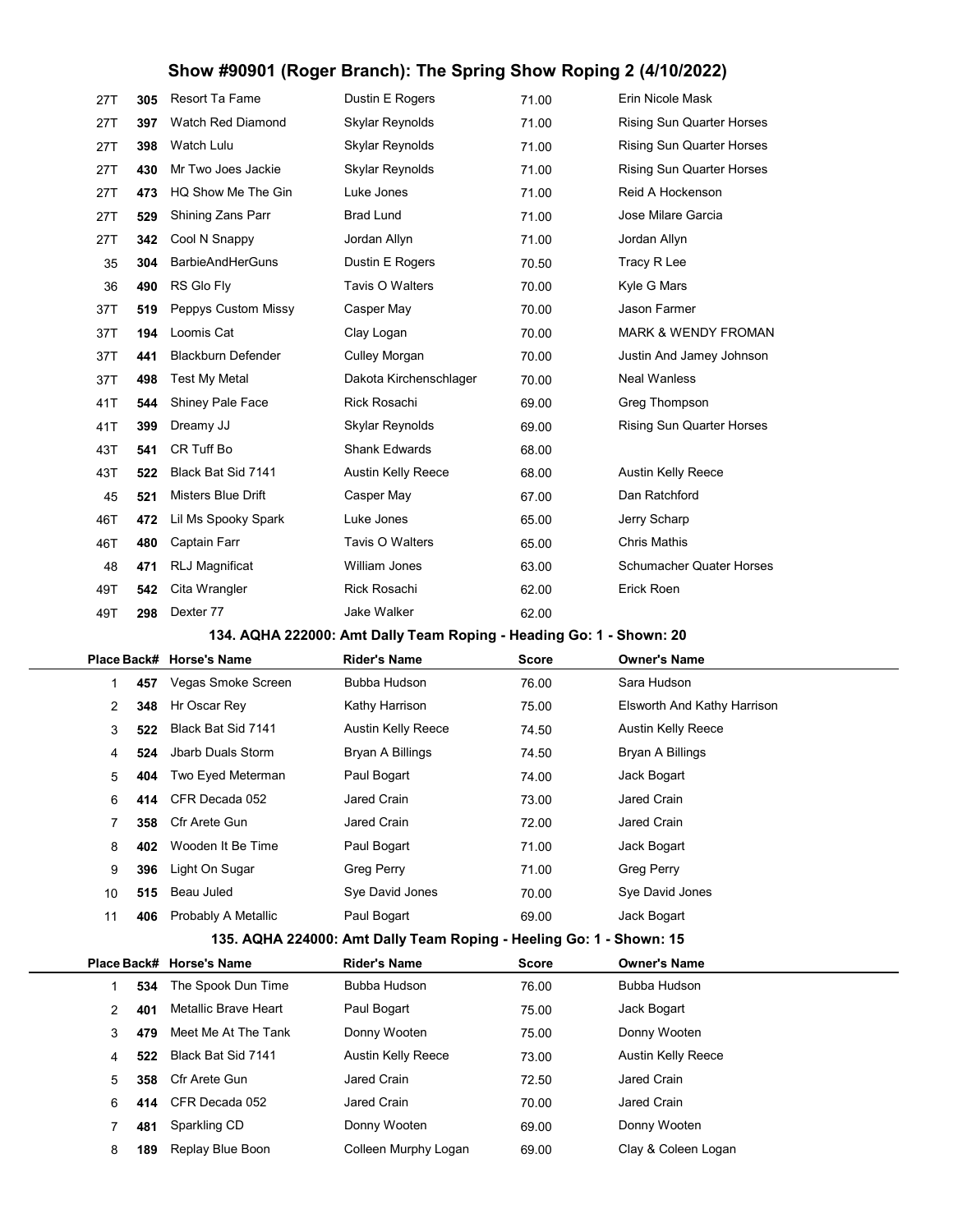| 9            | 524 | <b>Jbarb Duals Storm</b>    | Bryan A Billings                                                       | 68.00        | Bryan A Billings                 |
|--------------|-----|-----------------------------|------------------------------------------------------------------------|--------------|----------------------------------|
| 10           | 402 | Wooden It Be Time           | Paul Bogart                                                            | 68.00        | Jack Bogart                      |
| 11           | 368 | <b>Whizin To Tinseltown</b> | Kirk Bearden                                                           | 68.00        | Bearden Equine Investments       |
| DQ           | 408 | New Jersey                  | Jack Bogart                                                            | 0.00         | Jack Bogart                      |
| DQ           | 438 | CFR Coronel 052             | Jared Crain                                                            | 0.00         | Jared Crain                      |
|              |     |                             | 400. AQHA 124100: Junior Dally Team Roping - Heeling Go: 1 - Shown: 51 |              |                                  |
| Place Back#  |     | <b>Horse's Name</b>         | <b>Rider's Name</b>                                                    | <b>Score</b> | <b>Owner's Name</b>              |
| $\mathbf{1}$ | 468 | Cowgirl Toy                 | J.D. Yates                                                             | 78.00        | Jerry Scharp                     |
| 2            | 427 | The King N Diamond          | Cade Rice                                                              | 76.50        |                                  |
| 3            | 478 | <b>HQ BlondesROverRated</b> | J.D. Yates                                                             | 76.00        | Reid A Hockenson                 |
| 4            | 305 | Resort Ta Fame              | Dustin E Rogers                                                        | 76.00        | Erin Nicole Mask                 |
| 5            | 414 | CFR Decada 052              | Casey Hicks                                                            | 75.00        | Jared Crain                      |
| 6            | 488 | <b>Finely Flashed</b>       | Jordan Allyn                                                           | 74.50        |                                  |
| 7            | 407 | Its Probably Time           | Jake Pianalto                                                          | 74.00        | Jack Bogart                      |
| 8            | 191 | Dualin Bon Bon              | Clay Logan                                                             | 74.00        | <b>SHANE BOSTON</b>              |
| 9            | 464 | <b>Custom Diamonds Whiz</b> | Gabriel Salgado                                                        | 74.00        | Heath Mosley                     |
| 10           | 402 | Wooden It Be Time           | Casey Hicks                                                            | 74.00        | Jack Bogart                      |
| 11T          | 398 | Watch Lulu                  | Skylar Reynolds                                                        | 73.50        | Rising Sun Quarter Horses        |
| 11T          | 476 | Toy High Brow               | Cort Jones                                                             | 73.50        | Lane Jones                       |
| 13           | 303 | Play Some Metallic          | Dustin E Rogers                                                        | 73.00        | Monica Duflock                   |
| 14           | 342 | Cool N Snappy               | Jordan Allyn                                                           | 72.50        | Jordan Allyn                     |
| 15T          | 410 | Chiclet Song                | Jake Pianalto                                                          | 72.00        | Adam Harper                      |
| 15T          | 498 | <b>Test My Metal</b>        | Dakota Kirchenschlager                                                 | 72.00        | <b>Neal Wanless</b>              |
| 15T          | 532 | Seven S Dulcita             | Steven C Orth                                                          | 72.00        |                                  |
| 15T          | 529 | Shining Zans Parr           | <b>Brad Lund</b>                                                       | 72.00        | Jose Milare Garcia               |
| 15T          | 539 | Fuego De Cielo              | <b>Brad Lund</b>                                                       | 72.00        | Shannon E And Hershel Reid       |
| 20           | 397 | <b>Watch Red Diamond</b>    | Skylar Reynolds                                                        | 71.50        | <b>Rising Sun Quarter Horses</b> |
| 21T          | 490 | RS Glo Fly                  | Tavis O Walters                                                        | 71.00        | Kyle G Mars                      |
| 21T          | 343 | <b>Karens Smart Shiner</b>  | Jordan Allyn                                                           | 71.00        | Dallas Burroughs                 |
| 21T          | 491 | Spoonful Blues              | Steven C Orth                                                          | 71.00        | Jim Loftin                       |
| 24T          | 492 | Ms Deltas Playin            | Koby Estain                                                            | 70.00        | Jim Loftin                       |
| 24T          | 520 | Aledos Blue Willy           | Casper May                                                             | 70.00        | Dan Ratchford                    |
| 24T          | 403 | Slick Shrek Pep             | Casey Hicks                                                            | 70.00        | Jack Bogart                      |
| 27           | 501 | The Most Wanted             | Dakota Kirchenschlager                                                 | 69.00        | <b>Tad Sheets</b>                |
| 28T          | 449 | A Lil Whiskey               | Wesley Barlow IV                                                       | 68.00        | <b>Brett Foster</b>              |
| 28T          | 465 | Shininwithcash              | Wesley Barlow IV                                                       | 68.00        | Sue Sancken                      |
| 28T          | 485 | Leos Hot Chic               | Tavis O Walters                                                        | 68.00        | Glen Allen                       |
| 31T          | 462 | Late Night Spook            | Gabriel Salgado                                                        | 67.00        | Marc And Kathy Gordon            |
| 31T          | 481 | Sparkling CD                | Donny Wooten                                                           | 67.00        | Donny Wooten                     |
|              |     |                             | 401. AQHA 124200: Senior Dally Team Roping - Heeling Go: 1 - Shown: 35 |              |                                  |
| Place Back#  |     | <b>Horse's Name</b>         | <b>Rider's Name</b>                                                    | <b>Score</b> | <b>Owner's Name</b>              |
| $\mathbf{1}$ | 533 | <b>Titos Special Nite</b>   | Steven C Orth                                                          | 78.00        | Hoby Or Anita Horn               |
| 2            | 460 | J Lows Glo                  | Wesley Barlow IV                                                       | 77.00        | Larry & Denice Bledsoe           |
| 3            | 489 | Leos Silver Shine           | Steven C Orth                                                          | 77.00        | 6V Livestock LLC                 |
| 4            | 428 | Hat Six Movin On            | Cade Rice                                                              | 77.00        |                                  |
| 5            | 412 | <b>HVQ Bill Cody</b>        | Jake Pianalto                                                          | 76.50        | Brent Johnson                    |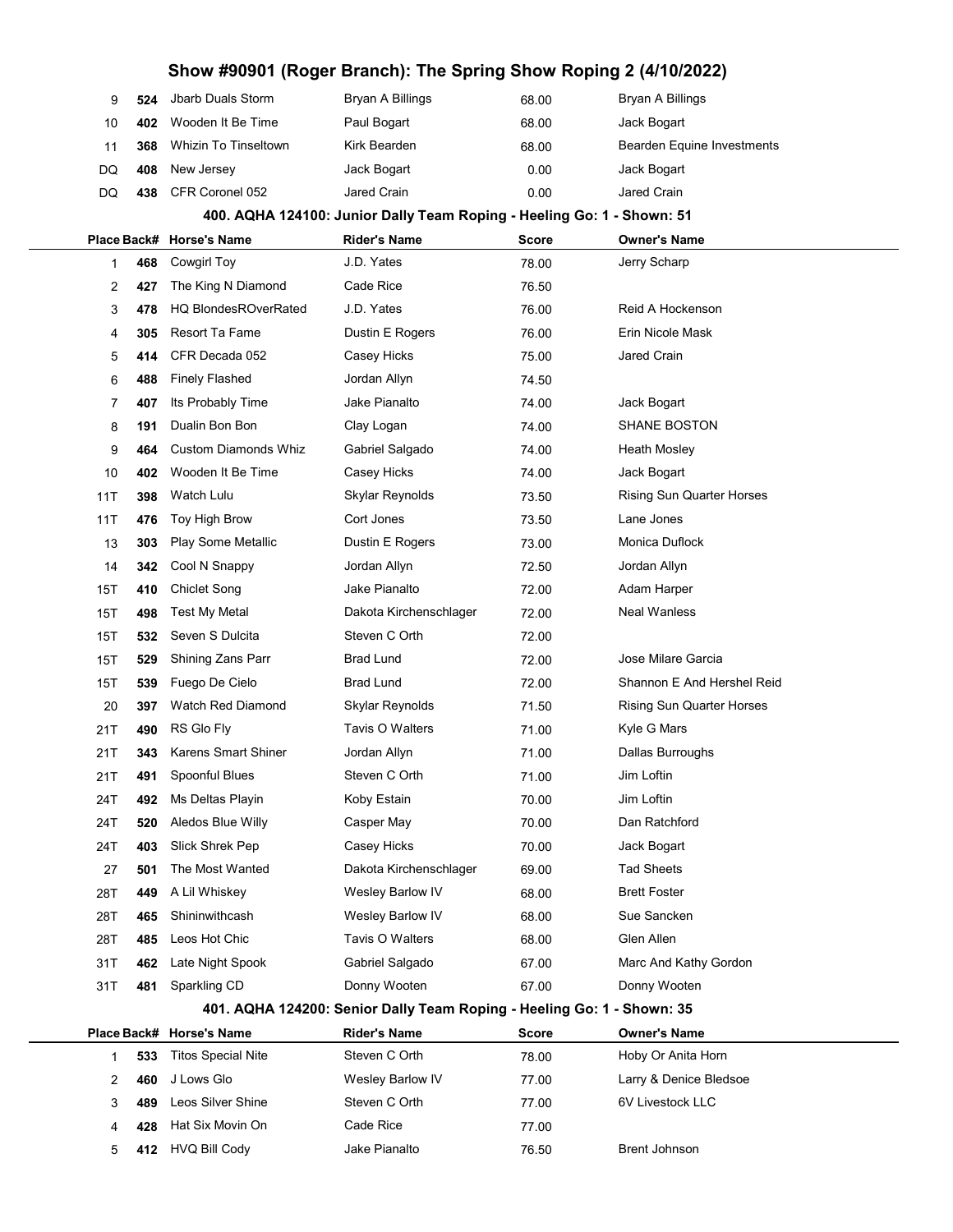| 6   | 399 | Dreamy JJ                  | Skylar Reynolds           | 76.00 | <b>Rising Sun Quarter Horses</b> |
|-----|-----|----------------------------|---------------------------|-------|----------------------------------|
| 7   | 502 | Lincoln                    | Dakota Kirchenschlager    | 76.00 | Ryan And Samantha Smith          |
| 8   | 346 | <b>HR Smart Rey</b>        | Steven C Orth             | 75.50 | <b>Elsworth Harrison</b>         |
| 9   | 335 | <b>Starbursts</b>          | J.D. Yates                | 75.00 | Diane E Athey                    |
| 10  | 479 | Meet Me At The Tank        | Cade Rice                 | 75.00 | Donny Wooten                     |
| 11  | 413 | Roosters Chic Magnet       | Casey Hicks               | 74.00 | Jack Berggren                    |
| 12  | 192 | Malleable Metal            | Clay Logan                | 74.00 | John R Anderson                  |
| 13  | 469 | Mr Comin In Hot            | Luke Jones                | 73.00 | Kit And Charlie Moncrief         |
| 14T | 528 | <b>Hat Six Fine Dinero</b> | <b>Brad Lund</b>          | 72.00 | Walter Greenman                  |
| 14T | 297 | SnipeN                     | <b>Travis Fisher</b>      | 72.00 | Top Fuel LLC                     |
| 14T | 341 | Joes Main Show             | Jordan Allyn              | 72.00 | Craig & Debra Bussell            |
| 14T | 370 | <b>Circle The Winter</b>   | J.D. Yates                | 72.00 |                                  |
| 14T | 188 | Dreaminaboutwhizkey        | Gabriel Salgado           | 72.00 | Jennifer A Anderson              |
| 19T | 357 | Justa Swinging Gypsy       | Gary P Wells              | 69.00 | Marc Green                       |
| 19T | 480 | Captain Farr               | Tavis O Walters           | 69.00 | <b>Chris Mathis</b>              |
| 19T | 411 | Mr Wimpy Red               | Jake Pianalto             | 69.00 | Debbi Stockstill                 |
| 19T | 493 | <b>TRR Mr Irish Gin</b>    | Gabriel Salgado           | 69.00 | Chantal Kuhn                     |
| 23  | 522 | Black Bat Sid 7141         | <b>Austin Kelly Reece</b> | 68.00 | <b>Austin Kelly Reece</b>        |
| DQ  | 540 | Senoritas Holly Time       | <b>Brad Lund</b>          | 0.00  | <b>Shank Edwards</b>             |
| DQ  | 530 | <b>Run For The Roses</b>   | Paulo Cardoso Saraiva     | 0.00  | Renan Gustavo Barbieri           |
| DQ  | 304 | <b>BarbieAndHerGuns</b>    | Dustin E Rogers           | 0.00  | Tracy R Lee                      |
| DQ  | 358 | Cfr Arete Gun              | Dakota Kirchenschlager    | 0.00  | <b>Jared Crain</b>               |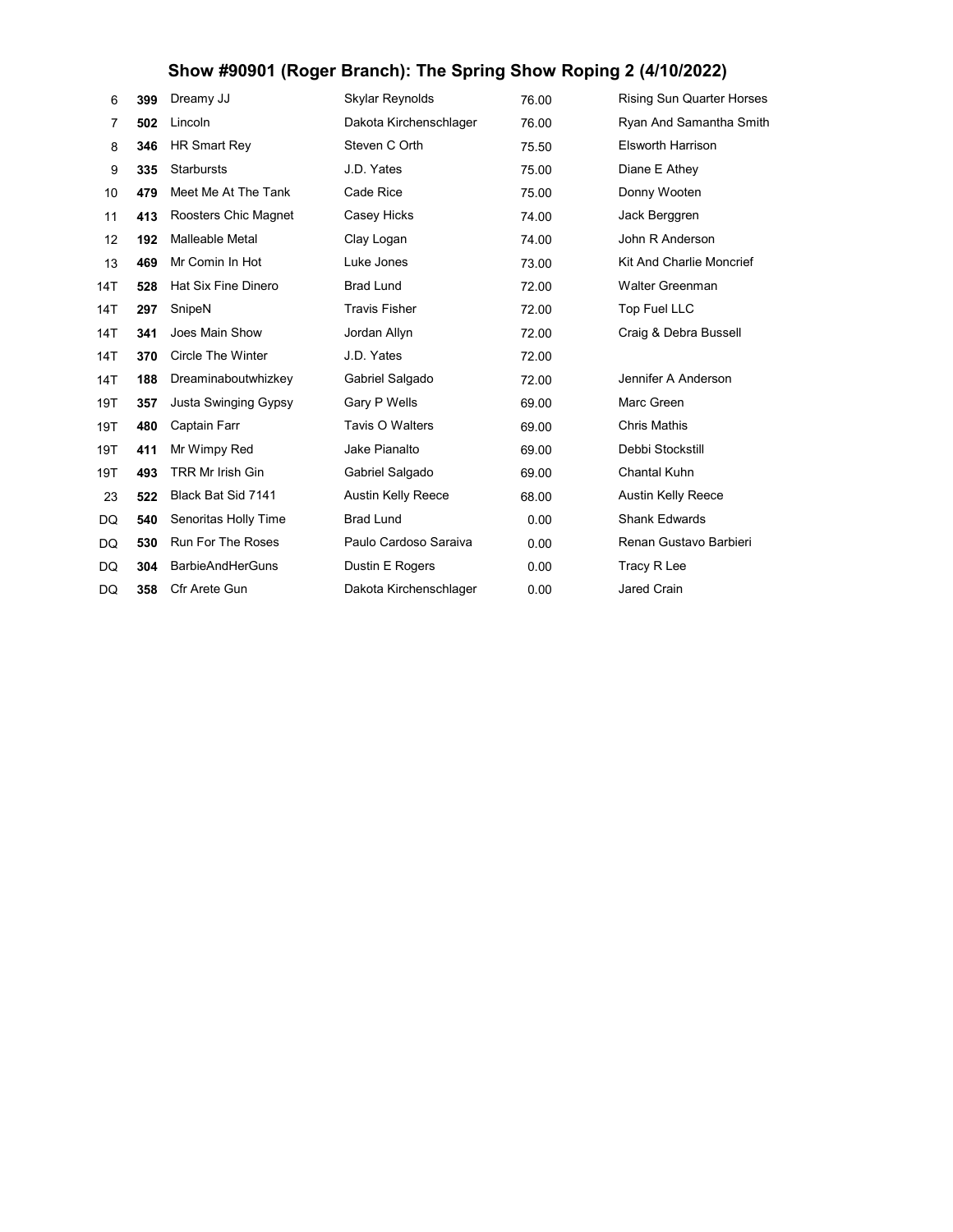### 125. AQHA 118000: Tie-Down Roping Go: 1 - Shown: 37

|             |     | Place Back# Horse's Name    | <b>Rider's Name</b>                                     | Score | <b>Owner's Name</b>             |
|-------------|-----|-----------------------------|---------------------------------------------------------|-------|---------------------------------|
| 1           | 359 | JJ Cats Jewel               | Cody McCartney                                          | 76.00 | Linda Brinkerhoff               |
| 2           | 358 | Cfr Arete Gun               | Cody McCartney                                          | 75.00 | Jared Crain                     |
| 3           | 400 | Rodeos Beach Babe           | James Randall Barton                                    | 74.50 | S Heart Investments             |
| 4           | 346 | <b>HR Smart Rey</b>         | Steven C Orth                                           | 74.00 | <b>Elsworth Harrison</b>        |
| 5           | 510 | <b>EJB Marie Laveau</b>     | Christopher Dean Wilcox                                 | 73.50 | James Barton                    |
| 6           | 468 | Cowgirl Toy                 | William Jones                                           | 73.50 | Jerry Scharp                    |
| 7           | 482 | DT Hickory Blue Steel       | Logan Harkey                                            | 73.00 | Chelsi Dickerson                |
| 8           | 460 | J Lows Glo                  | Bobby E Lewis                                           | 72.50 | Larry & Denice Bledsoe          |
| 9           | 424 | Saturday Nite               | <b>Bradley Boyd</b>                                     | 72.50 | <b>Andrew Collins</b>           |
| 10          | 423 | Hitmans Ace Of Spade        | <b>Bradley Boyd</b>                                     | 72.00 | <b>Randy Barrett</b>            |
| 11          | 503 | Sugar Bar Boondoc           | Trevor Kernick                                          | 71.50 | Greg Kernick                    |
| 12          | 447 | Sweet As Time               | <b>Blane Cox</b>                                        | 71.00 | Renato Antunes                  |
| 13          | 446 | Marthas Poco                | <b>Blane Cox</b>                                        | 71.00 | <b>Renato Antunes</b>           |
| 14          | 505 | Dun Spooked Fridee          | James Randall Barton                                    | 71.00 | Nichole Ingram                  |
| 15          | 530 | <b>Run For The Roses</b>    | Paulo Cardoso Saraiva                                   | 71.00 | Renan Gustavo Barbieri          |
| 16          | 456 | Roosters Rocket Fuel        | <b>Colby Dorsey</b>                                     | 71.00 | D Cross Quarter Horses          |
| 17          | 388 | Mamas Dual N At Boon        | <b>Bradley Boyd</b>                                     | 71.00 | X Bar 2 Farms                   |
| 18          | 469 | Mr Comin In Hot             | Luke Jones                                              | 71.00 | <b>Kit And Charlie Moncrief</b> |
| 19          | 511 | CSR Topaz Gal               | Christopher Dean Wilcox                                 | 70.50 | <b>Emily Houston Barton</b>     |
| 20          | 335 | Starbursts                  | Cody McCartney                                          | 70.50 | Diane E Athey                   |
| 21          | 507 | Lean With Daisy             | James Randall Barton                                    | 70.50 | Lorelei Hankins                 |
| 22          | 394 | Jaks Doc O Sugarpop         | Christopher Dean Wilcox                                 | 70.00 | Thorp & Family                  |
| 23          | 425 | Dualin Lo Bettin High       | <b>Bradley Boyd</b>                                     | 69.50 | Josh Lefevre                    |
| 24          | 467 | Roo Rey                     | Luke Jones                                              | 68.50 | Double G Cutting LLC            |
| 25          | 483 | Sly Frenchman               | Logan Harkey                                            | 68.50 | Will And Lana Wagner            |
| 26          | 395 | Razor Resortfigure          | Christopher Dean Wilcox                                 | 68.50 | Fred D. Wilcox                  |
| 27          | 357 | Justa Swinging Gypsy        | Cody McCartney                                          | 68.00 | Marc Green                      |
| 28          | 506 | <b>Shining Superman</b>     | James Randall Barton                                    | 67.00 | <b>Tex D Prewitt</b>            |
| 29          | 531 | Miss Zans Shining           | Paulo Cardoso Saraiva                                   | 66.00 | Jose Milare Garcia              |
| 30          | 484 | Bet My Player               | Logan Harkey                                            | 64.00 | Sydney Freeman                  |
| DQ          | 412 | <b>HVQ Bill Cody</b>        | Casey Hicks                                             | 0.00  | <b>Brent Johnson</b>            |
| DQ          | 472 | Lil Ms Spooky Spark         | Luke Jones                                              | 0.00  | Jerry Scharp                    |
| DQ          | 399 | Dreamy JJ                   | Skylar Reynolds                                         | 0.00  | Rising Sun Quarter Horses       |
| DQ          | 504 | Spot San Baby               | <b>Trevor Kernick</b>                                   | 0.00  | J & G Quarter Horses            |
| DQ          | 405 | Shesa Royal Cat             | Casey Hicks                                             | 0.00  | Jack Bogart                     |
|             |     |                             | 126. AQHA 218000: Amt Tie-Down Roping Go: 1 - Shown: 10 |       |                                 |
| Place Back# |     | <b>Horse's Name</b>         | <b>Rider's Name</b>                                     | Score | <b>Owner's Name</b>             |
| 1           | 368 | <b>Whizin To Tinseltown</b> | Kirk Bearden                                            | 72.00 | Bearden Equine Investments      |
|             |     |                             |                                                         |       |                                 |

|    | 368 | Whizin To Tinseltown    | Kirk Bearden      | 72.00 | Bearden Equine Investments |
|----|-----|-------------------------|-------------------|-------|----------------------------|
|    | 358 | Cfr Arete Gun           | Jared Crain       | 71.50 | Jared Crain                |
| 3. | 422 | Skatty Joe Jet          | <b>Rick Hagen</b> | 67.50 | Rick Hagen                 |
| 4  | 458 | <b>Big Smokin Spark</b> | Sid Miller        | 67.50 | Sid Miller                 |
| 5  | 454 | Big Playgun             | Sid Miller        | 67.00 | Sid Miller                 |
| 6  | 438 | CFR Coronel 052         | Jared Crain       | 65.50 | Jared Crain                |
|    | 461 | Penny In My Hat         | Chad Payne        | 64.50 | Chad Payne                 |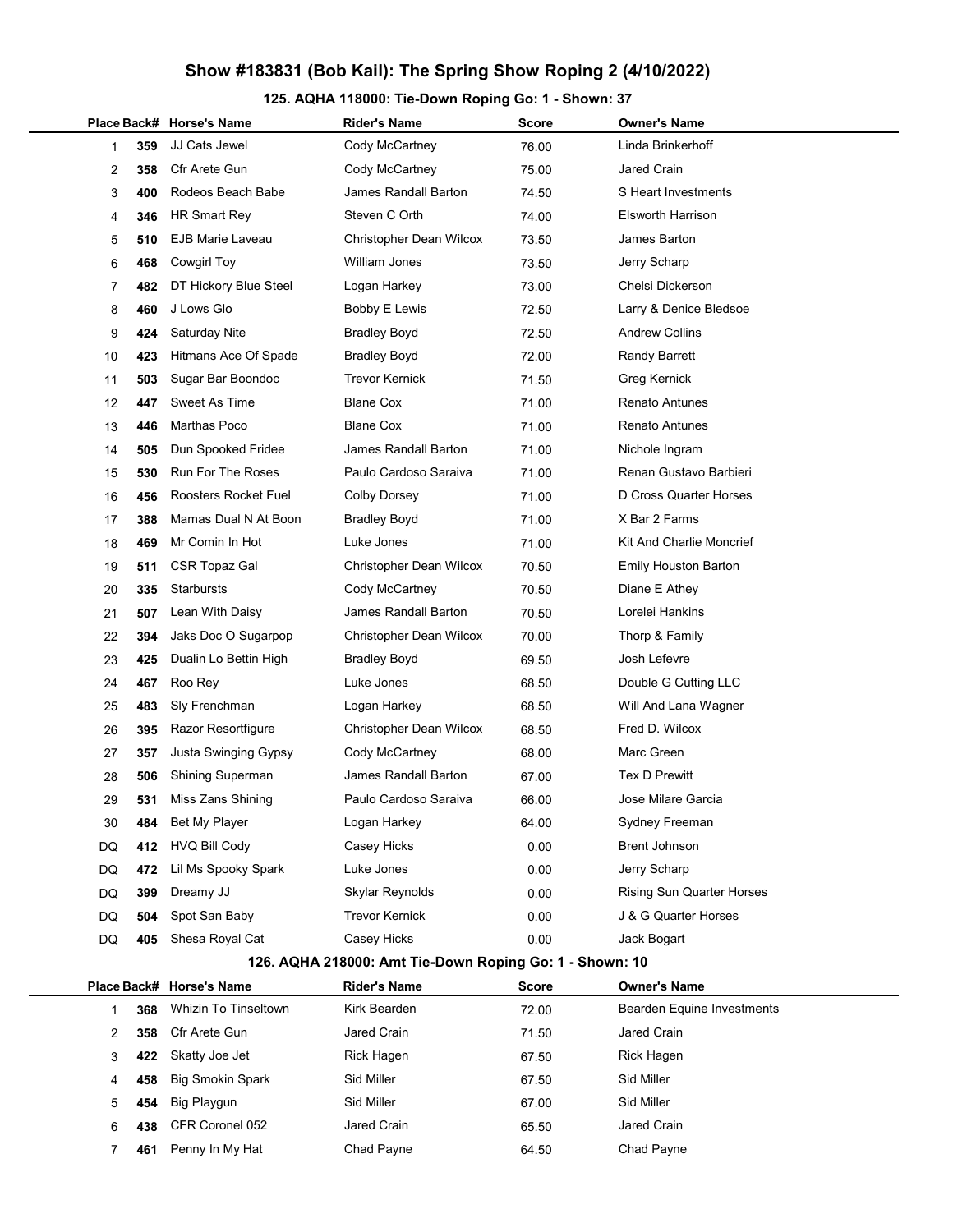### 127. AQHA 220000: Amt Breakaway Roping Go: 1 - Shown: 9

|    |     | Place Back# Horse's Name              | <b>Rider's Name</b>                                                  | Score          | <b>Owner's Name</b>               |
|----|-----|---------------------------------------|----------------------------------------------------------------------|----------------|-----------------------------------|
| 1  | 458 | <b>Big Smokin Spark</b>               | Sid Miller                                                           | 9.00           | Sid Miller                        |
| 2  | 185 | Cee Bueno                             | Jessica Perkins                                                      | 8.00           | Don Perkins                       |
| 3  | 378 | Sv Whiskey Whiz                       | Cierra Briggs                                                        | 7.00           | Joshua C. Briggs                  |
| 4  | 454 | <b>Big Playgun</b>                    | Sid Miller                                                           | 6.00           | Sid Miller                        |
| 5  | 389 | A Sweet Drive By                      | Amber H Blanchard                                                    | 5.00           | X-2 Farms & Rodeo                 |
| 6  | 459 | <b>Mitchs Steelurheart</b>            | <b>Brock Griffin</b>                                                 | 4.00           | <b>Brock Griffin And Penny</b>    |
| 7  | 505 | Dun Spooked Fridee                    | Brian Ingram                                                         | 3.00           | Nichole Ingram                    |
| DQ | 388 | Mamas Dual N At Boon                  | Amber H Blanchard                                                    | 0.00           | X Bar 2 Farms                     |
| DQ | 368 | Whizin To Tinseltown                  | Kirk Bearden                                                         | 0.00           | <b>Bearden Equine Investments</b> |
|    |     |                                       | 129. AQHA 420000: Youth Breakaway Roping Go: 1 - Shown: 3            |                |                                   |
|    |     | Place Back# Horse's Name              | <b>Rider's Name</b>                                                  | <b>Score</b>   | <b>Owner's Name</b>               |
| 1  | 508 | Brazos Jo Song                        | Lauren Barton                                                        | 9,999.00       | Emily Houston Barton              |
| DQ | 509 | AR Lenas Cat T Rey                    | Lauren Barton                                                        | 0.00           | <b>Emily Houston Barton</b>       |
| DQ | 510 | <b>EJB Marie Laveau</b>               | Lauren Barton                                                        | 0.00           | James Barton                      |
|    |     |                                       | 130. AQHA 422000: Youth Dally Team Roping - Heading Go: 1 - Shown: 1 |                |                                   |
|    |     | Place Back# Horse's Name              | <b>Rider's Name</b>                                                  | <b>Score</b>   | Owner's Name                      |
| DQ | 360 | <b>Kick Start Sunny</b>               | Hayden Koechel                                                       | 0.00           | Kalin Koechel                     |
|    |     |                                       | 131. AQHA 424000: Youth Dally Team Roping - Heeling Go: 1 - Shown: 2 |                |                                   |
|    |     | Place Back# Horse's Name              | <b>Rider's Name</b>                                                  | Score          | Owner's Name                      |
| DQ | 486 | Spoonful Of Comfort                   | Abby Zuch                                                            | 0.00           | <b>Emily Ramsey</b>               |
| DQ | 496 | Montana Code                          | Abby Zuch                                                            | 0.00           | <b>Emily Ramsey</b>               |
|    |     |                                       | 132. AQHA 122000: Dally Team Roping - Heading Go: 1 - Shown: 62      |                |                                   |
|    |     | Place Back# Horse's Name              | <b>Rider's Name</b>                                                  | <b>Score</b>   | Owner's Name                      |
| 1  | 428 | Hat Six Movin On                      | Cade Rice                                                            | 76.50          |                                   |
| 2  | 358 | Cfr Arete Gun                         | Dakota Kirchenschlager                                               | 76.50          | Jared Crain                       |
| 3  | 450 | Bobby Glo Harlan                      | <b>Bobby E Lewis</b>                                                 | 76.00          | Benny & Susan Scarbery            |
| 4  | 194 | Loomis Cat                            | Clay Logan                                                           | 76.00          | <b>MARK &amp; WENDY FROMAN</b>    |
| 5  | 412 | <b>HVQ Bill Cody</b>                  | Casey Hicks                                                          | 75.50          | <b>Brent Johnson</b>              |
| 6  | 473 | HQ Show Me The Gin                    | Luke Jones                                                           | 75.00          | Reid A Hockenson                  |
| 7  | 392 | DT Shiners J Lo                       | J.D. Yates                                                           | 75.00          | Sherri &/or Phil Tearney          |
| 8  | 335 | <b>Starbursts</b>                     | J.D. Yates                                                           |                |                                   |
| 9  |     |                                       |                                                                      | 75.00          | Diane E Athey                     |
|    | 411 | Mr Wimpy Red                          | Casey Hicks                                                          | 74.50          | Debbi Stockstill                  |
| 10 | 482 | DT Hickory Blue Steel                 | <b>Brad Lund</b>                                                     | 74.50          | Chelsi Dickerson                  |
| 11 | 468 | <b>Cowgirl Toy</b>                    | Luke Jones                                                           | 74.50          | Jerry Scharp                      |
| 12 | 529 | Shining Zans Parr                     | <b>Brad Lund</b>                                                     | 74.50          | Jose Milare Garcia                |
| 13 | 391 | Probably By Design                    | J.D. Yates                                                           | 74.00          | Sherri And Phil Tearney           |
| 14 | 303 | Play Some Metallic                    | Dustin E Rogers                                                      | 74.00          | Monica Duflock                    |
| 15 | 455 | This Cats A King                      | <b>Bobby E Lewis</b>                                                 | 74.00          | Linda A Mars                      |
| 16 | 378 | Sv Whiskey Whiz                       | <b>Bryce Briggs</b>                                                  | 74.00          | Joshua C. Briggs                  |
| 17 | 502 | Lincoln                               | Dakota Kirchenschlager                                               | 73.50          | Ryan And Samantha Smith           |
| 18 | 304 | <b>BarbieAndHerGuns</b>               | Dustin E Rogers                                                      | 73.50          | Tracy R Lee                       |
| 19 | 485 | Leos Hot Chic                         | Tavis O Walters                                                      | 73.50          | Glen Allen                        |
| 20 | 402 | Wooden It Be Time<br>Shiney Pale Face | Casey Hicks<br>Rick Rosachi                                          | 73.50<br>73.50 | Jack Bogart<br>Greg Thompson      |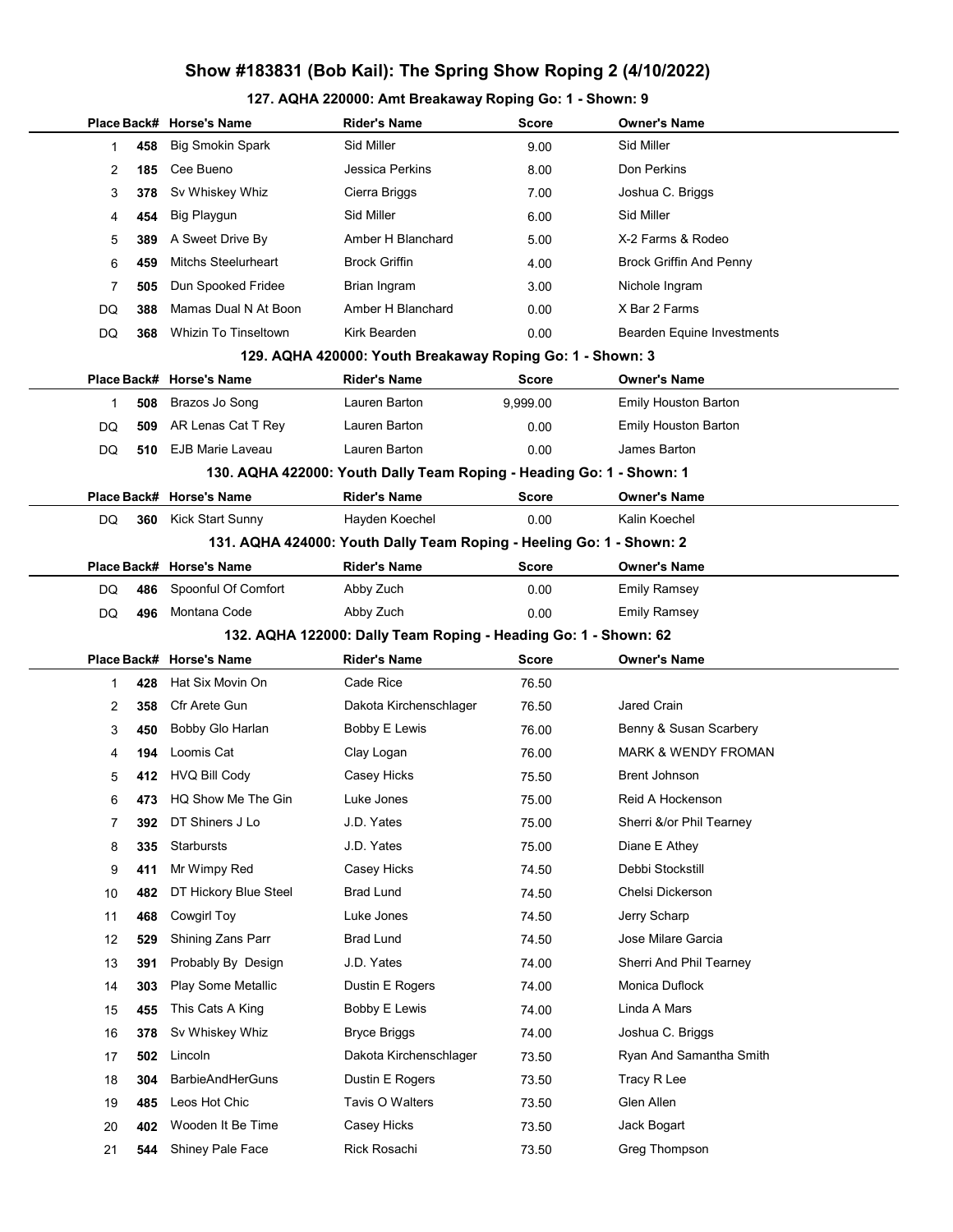| 22          | 190 | Cr California Tuff         | Clay Logan                                                          | 73.00        | <b>CLAY &amp; COLLEEN LOGAN</b>  |  |
|-------------|-----|----------------------------|---------------------------------------------------------------------|--------------|----------------------------------|--|
| 23          | 491 | Spoonful Blues             | Steven C Orth                                                       | 73.00        | Jim Loftin                       |  |
| 24          | 360 | Kick Start Sunny           | Hayden Koechel                                                      | 73.00        | Kalin Koechel                    |  |
| 25          | 403 | Slick Shrek Pep            | Casey Hicks                                                         | 72.50        | Jack Bogart                      |  |
| 26          | 490 | RS Glo Fly                 | Tavis O Walters                                                     | 72.50        | Kyle G Mars                      |  |
| 27          | 305 | Resort Ta Fame             | Dustin E Rogers                                                     | 72.50        | Erin Nicole Mask                 |  |
| 28          | 498 | <b>Test My Metal</b>       | Dakota Kirchenschlager                                              | 72.00        | <b>Neal Wanless</b>              |  |
| 29          | 346 | HR Smart Rey               | Steven C Orth                                                       | 71.50        | <b>Elsworth Harrison</b>         |  |
| 30          | 341 | Joes Main Show             | Jordan Allyn                                                        | 71.50        | Craig & Debra Bussell            |  |
| 31          | 505 | Dun Spooked Fridee         | James Randall Barton                                                | 71.50        | Nichole Ingram                   |  |
| 32          | 195 | <b>Sevs Princess Katie</b> | <b>Garrett Sommer</b>                                               | 71.50        | HULL LANTERN RANCH               |  |
| 33          | 441 | <b>Blackburn Defender</b>  | Culley Morgan                                                       | 71.00        | Justin And Jamey Johnson         |  |
| 34          | 487 | Miss Sunny D               | Cade Rice                                                           | 70.50        | Junior Nogueira                  |  |
| 35          | 489 | Leos Silver Shine          | Steven C Orth                                                       | 70.00        | 6V Livestock LLC                 |  |
| 36          | 399 | Dreamy JJ                  | Skylar Reynolds                                                     | 70.00        | <b>Rising Sun Quarter Horses</b> |  |
| 37          | 430 | Mr Two Joes Jackie         | Skylar Reynolds                                                     | 70.00        | <b>Rising Sun Quarter Horses</b> |  |
| 38T         | 519 | Peppys Custom Missy        | Casper May                                                          | 69.00        | Jason Farmer                     |  |
| 38T         | 398 | Watch Lulu                 | Skylar Reynolds                                                     | 69.00        | <b>Rising Sun Quarter Horses</b> |  |
| 38T         | 518 | Boon Lights CD             | Casper May                                                          | 69.00        | Casper May                       |  |
| 41          | 397 | Watch Red Diamond          | Skylar Reynolds                                                     | 68.50        | Rising Sun Quarter Horses        |  |
| 42          | 521 | Misters Blue Drift         | Casper May                                                          | 68.00        | Dan Ratchford                    |  |
| 43          | 541 | CR Tuff Bo                 | <b>Shank Edwards</b>                                                | 68.00        |                                  |  |
| 44          | 342 | Cool N Snappy              | Jordan Allyn                                                        | 67.00        | Jordan Allyn                     |  |
| 45          | 480 | Captain Farr               | Tavis O Walters                                                     | 67.00        | <b>Chris Mathis</b>              |  |
| 46T         | 472 | Lil Ms Spooky Spark        | Luke Jones                                                          | 66.00        | Jerry Scharp                     |  |
| 46T         | 471 | <b>RLJ Magnificat</b>      | William Jones                                                       | 66.00        | <b>Schumacher Quater Horses</b>  |  |
| 48          | 542 | Cita Wrangler              | <b>Rick Rosachi</b>                                                 | 65.50        | Erick Roen                       |  |
| 49          | 522 | Black Bat Sid 7141         | Austin Kelly Reece                                                  | 64.00        | Austin Kelly Reece               |  |
| 50          | 298 | Dexter 77                  | Jake Walker                                                         | 63.00        |                                  |  |
| DQ          | 429 | Jungle Cat                 | Cade Rice                                                           | 0.00         | Brian And Amy Bush               |  |
| DQ          | 539 | Fuego De Cielo             | <b>Brad Lund</b>                                                    | 0.00         | Shannon E And Hershel Reid       |  |
|             |     |                            | 134. AQHA 222000: Amt Dally Team Roping - Heading Go: 1 - Shown: 20 |              |                                  |  |
| Place Back# |     | <b>Horse's Name</b>        | <b>Rider's Name</b>                                                 | <b>Score</b> | <b>Owner's Name</b>              |  |
| 1           | 457 | Vegas Smoke Screen         | Bubba Hudson                                                        | 74.00        | Sara Hudson                      |  |
| 2           | 406 | Probably A Metallic        | Paul Bogart                                                         | 73.50        | Jack Bogart                      |  |
| 3           | 414 | CFR Decada 052             | Jared Crain                                                         | 73.00        | Jared Crain                      |  |
| 4           | 402 | Wooden It Be Time          | Paul Bogart                                                         | 72.50        | Jack Bogart                      |  |
| 5           | 404 | Two Eyed Meterman          | Paul Bogart                                                         | 72.50        | Jack Bogart                      |  |
| 6           | 396 | Light On Sugar             | Greg Perry                                                          | 72.00        | Greg Perry                       |  |
| 7           | 524 | Jbarb Duals Storm          | Bryan A Billings                                                    | 71.50        | Bryan A Billings                 |  |
| 8           | 522 | Black Bat Sid 7141         | Austin Kelly Reece                                                  | 69.00        | Austin Kelly Reece               |  |
| 9           | 348 | Hr Oscar Rey               | Kathy Harrison                                                      | 69.00        | Elsworth And Kathy Harrison      |  |
| 10          | 358 | Cfr Arete Gun              | Jared Crain                                                         | 69.00        | Jared Crain                      |  |
| 11          | 515 | Beau Juled                 | Sye David Jones                                                     | 65.00        | Sye David Jones                  |  |
|             |     |                            | 135. AQHA 224000: Amt Dally Team Roping - Heeling Go: 1 - Shown: 15 |              |                                  |  |
|             |     | Place Back# Horse's Name   | <b>Rider's Name</b>                                                 | <b>Score</b> | <b>Owner's Name</b>              |  |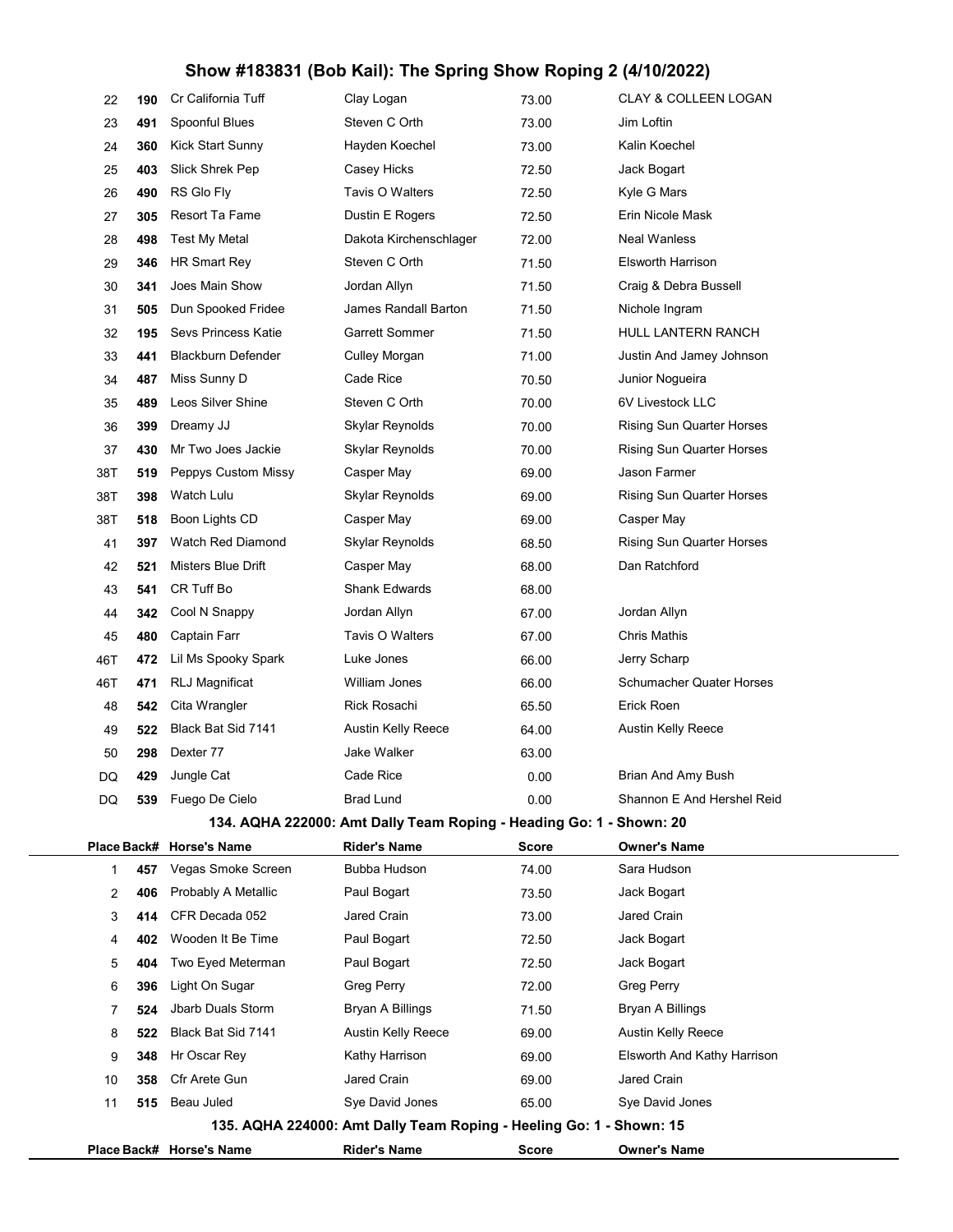| 1              | 401 | Metallic Brave Heart        | Paul Bogart          | 75.00 | Jack Bogart                |
|----------------|-----|-----------------------------|----------------------|-------|----------------------------|
| $\overline{2}$ | 479 | Meet Me At The Tank         | Donny Wooten         | 73.50 | Donny Wooten               |
| 3              | 534 | The Spook Dun Time          | Bubba Hudson         | 73.50 | Bubba Hudson               |
| 4              | 358 | Cfr Arete Gun               | <b>Jared Crain</b>   | 72.00 | Jared Crain                |
| 5              | 522 | Black Bat Sid 7141          | Austin Kelly Reece   | 72.00 | Austin Kelly Reece         |
| 6              | 368 | <b>Whizin To Tinseltown</b> | Kirk Bearden         | 71.50 | Bearden Equine Investments |
| 7              | 414 | CFR Decada 052              | <b>Jared Crain</b>   | 70.00 | Jared Crain                |
| 8              | 189 | Replay Blue Boon            | Colleen Murphy Logan | 70.00 | Clay & Coleen Logan        |
| 9              | 524 | Jbarb Duals Storm           | Bryan A Billings     | 69.50 | Bryan A Billings           |
| 10             | 481 | Sparkling CD                | Donny Wooten         | 69.00 | Donny Wooten               |
| 11             | 402 | Wooden It Be Time           | Paul Bogart          | 69.00 | Jack Bogart                |
| DQ             | 408 | New Jersey                  | Jack Bogart          | 0.00  | Jack Bogart                |
| DQ             | 438 | CFR Coronel 052             | Jared Crain          | 0.00  | <b>Jared Crain</b>         |

400. AQHA 124100: Junior Dally Team Roping - Heeling Go: 1 - Shown: 51

|    |     | Place Back# Horse's Name    | <b>Rider's Name</b>     | <b>Score</b> | <b>Owner's Name</b>              |  |
|----|-----|-----------------------------|-------------------------|--------------|----------------------------------|--|
| 1  | 468 | Cowgirl Toy                 | J.D. Yates              | 77.00        | Jerry Scharp                     |  |
| 2  | 427 | The King N Diamond          | Cade Rice               | 76.50        |                                  |  |
| 3  | 402 | Wooden It Be Time           | Casey Hicks             | 76.50        | Jack Bogart                      |  |
| 4  | 414 | CFR Decada 052              | Casey Hicks             | 76.00        | Jared Crain                      |  |
| 5  | 464 | <b>Custom Diamonds Whiz</b> | Gabriel Salgado         | 76.00        | <b>Heath Mosley</b>              |  |
| 6  | 407 | Its Probably Time           | Jake Pianalto           | 76.00        | Jack Bogart                      |  |
| 7  | 491 | Spoonful Blues              | Steven C Orth           | 75.50        | Jim Loftin                       |  |
| 8  | 342 | Cool N Snappy               | Jordan Allyn            | 75.50        | Jordan Allyn                     |  |
| 9  | 529 | Shining Zans Parr           | <b>Brad Lund</b>        | 75.00        | Jose Milare Garcia               |  |
| 10 | 488 | <b>Finely Flashed</b>       | Jordan Allyn            | 75.00        |                                  |  |
| 11 | 303 | Play Some Metallic          | Dustin E Rogers         | 75.00        | Monica Duflock                   |  |
| 12 | 191 | Dualin Bon Bon              | Clay Logan              | 74.50        | <b>SHANE BOSTON</b>              |  |
| 13 | 478 | <b>HQ BlondesROverRated</b> | J.D. Yates              | 74.50        | Reid A Hockenson                 |  |
| 14 | 498 | Test My Metal               | Dakota Kirchenschlager  | 74.50        | <b>Neal Wanless</b>              |  |
| 15 | 539 | Fuego De Cielo              | Brad Lund               | 73.50        | Shannon E And Hershel Reid       |  |
| 16 | 305 | Resort Ta Fame              | Dustin E Rogers         | 73.00        | Erin Nicole Mask                 |  |
| 17 | 410 | <b>Chiclet Song</b>         | Jake Pianalto           | 72.50        | Adam Harper                      |  |
| 18 | 490 | RS Glo Fly                  | Tavis O Walters         | 72.00        | Kyle G Mars                      |  |
| 19 | 492 | Ms Deltas Playin            | Koby Estain             | 72.00        | Jim Loftin                       |  |
| 20 | 403 | Slick Shrek Pep             | Casey Hicks             | 71.50        | Jack Bogart                      |  |
| 21 | 532 | Seven S Dulcita             | Steven C Orth           | 71.50        |                                  |  |
| 22 | 397 | <b>Watch Red Diamond</b>    | Skylar Reynolds         | 71.00        | <b>Rising Sun Quarter Horses</b> |  |
| 23 | 476 | Toy High Brow               | Cort Jones              | 71.00        | Lane Jones                       |  |
| 24 | 343 | Karens Smart Shiner         | Jordan Allyn            | 70.50        | Dallas Burroughs                 |  |
| 25 | 462 | Late Night Spook            | Gabriel Salgado         | 70.00        | Marc And Kathy Gordon            |  |
| 26 | 520 | Aledos Blue Willy           | Casper May              | 69.00        | Dan Ratchford                    |  |
| 27 | 398 | Watch Lulu                  | Skylar Reynolds         | 68.50        | <b>Rising Sun Quarter Horses</b> |  |
| 28 | 485 | Leos Hot Chic               | Tavis O Walters         | 68.00        | Glen Allen                       |  |
| 29 | 449 | A Lil Whiskey               | Wesley Barlow IV        | 68.00        | <b>Brett Foster</b>              |  |
| 30 | 501 | The Most Wanted             | Dakota Kirchenschlager  | 67.50        | <b>Tad Sheets</b>                |  |
| 31 | 465 | Shininwithcash              | <b>Wesley Barlow IV</b> | 67.00        | Sue Sancken                      |  |
|    |     |                             |                         |              |                                  |  |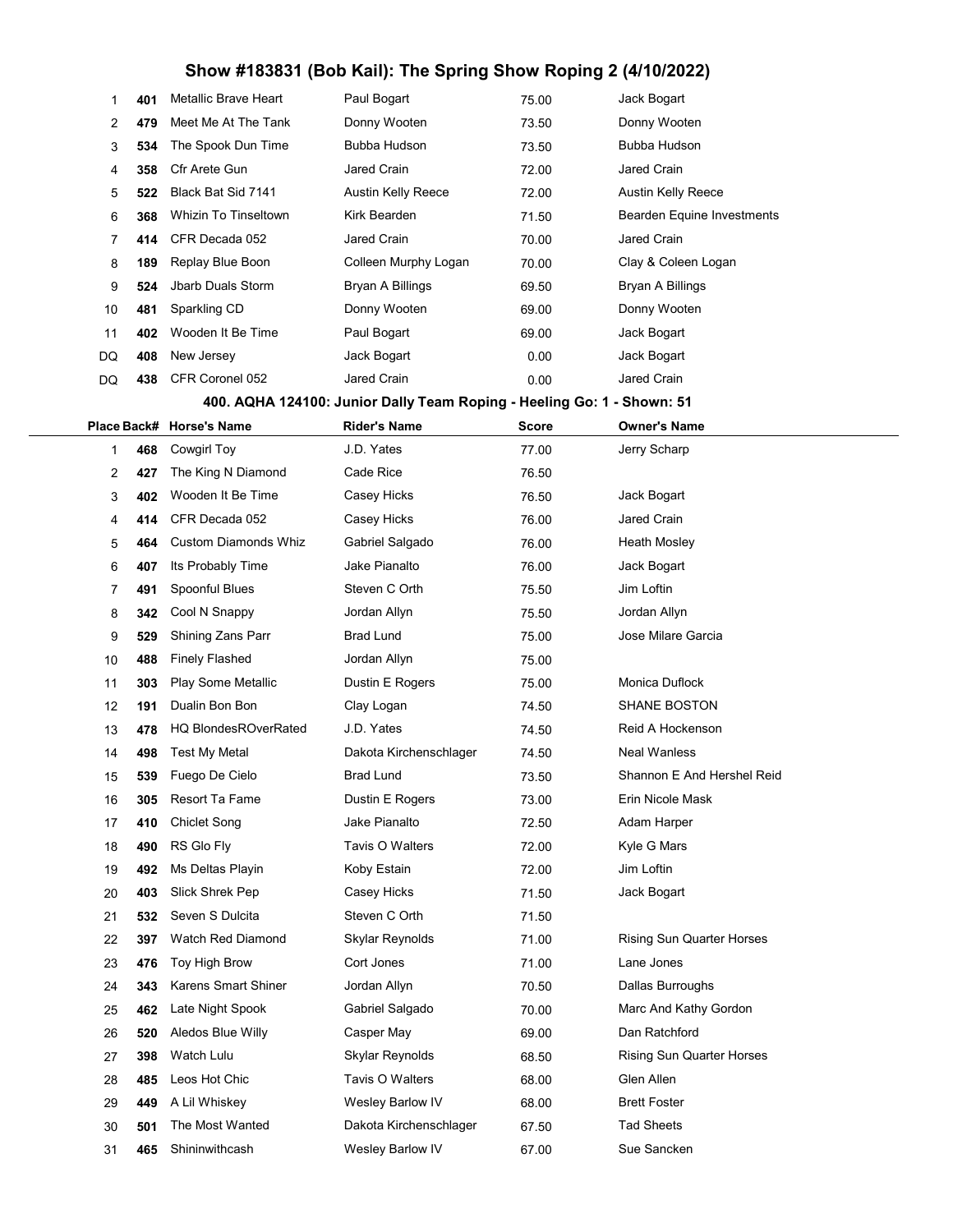| Show #183831 (Bob Kail): The Spring Show Roping 2 (4/10/2022)          |     |                           |                        |              |                           |  |  |  |
|------------------------------------------------------------------------|-----|---------------------------|------------------------|--------------|---------------------------|--|--|--|
| 32                                                                     | 481 | Sparkling CD              | Donny Wooten           | 65.00        | Donny Wooten              |  |  |  |
| 401. AQHA 124200: Senior Dally Team Roping - Heeling Go: 1 - Shown: 35 |     |                           |                        |              |                           |  |  |  |
|                                                                        |     | Place Back# Horse's Name  | <b>Rider's Name</b>    | <b>Score</b> | Owner's Name              |  |  |  |
| 1                                                                      | 428 | Hat Six Movin On          | Cade Rice              | 76.00        |                           |  |  |  |
| 2                                                                      | 479 | Meet Me At The Tank       | Cade Rice              | 76.00        | Donny Wooten              |  |  |  |
| 3                                                                      | 412 | <b>HVQ Bill Cody</b>      | Jake Pianalto          | 76.00        | Brent Johnson             |  |  |  |
| 4                                                                      | 335 | <b>Starbursts</b>         | J.D. Yates             | 76.00        | Diane E Athey             |  |  |  |
| 5                                                                      | 192 | <b>Malleable Metal</b>    | Clay Logan             | 75.50        | John R Anderson           |  |  |  |
| 6                                                                      | 370 | <b>Circle The Winter</b>  | J.D. Yates             | 75.00        |                           |  |  |  |
| 7                                                                      | 502 | Lincoln                   | Dakota Kirchenschlager | 75.00        | Ryan And Samantha Smith   |  |  |  |
| 8                                                                      | 346 | HR Smart Rey              | Steven C Orth          | 75.00        | <b>Elsworth Harrison</b>  |  |  |  |
| 9                                                                      | 460 | J Lows Glo                | Wesley Barlow IV       | 74.50        | Larry & Denice Bledsoe    |  |  |  |
| 10                                                                     | 489 | Leos Silver Shine         | Steven C Orth          | 74.50        | 6V Livestock LLC          |  |  |  |
| 11                                                                     | 469 | Mr Comin In Hot           | Luke Jones             | 73.50        | Kit And Charlie Moncrief  |  |  |  |
| 12                                                                     | 413 | Roosters Chic Magnet      | Casey Hicks            | 73.50        | Jack Berggren             |  |  |  |
| 13                                                                     | 533 | <b>Titos Special Nite</b> | Steven C Orth          | 73.50        | Hoby Or Anita Horn        |  |  |  |
| 14                                                                     | 399 | Dreamy JJ                 | Skylar Reynolds        | 73.50        | Rising Sun Quarter Horses |  |  |  |
| 15                                                                     | 188 | Dreaminaboutwhizkey       | Gabriel Salgado        | 72.50        | Jennifer A Anderson       |  |  |  |
| 16                                                                     | 357 | Justa Swinging Gypsy      | Gary P Wells           | 72.00        | Marc Green                |  |  |  |
| 17                                                                     | 411 | Mr Wimpy Red              | Jake Pianalto          | 71.50        | Debbi Stockstill          |  |  |  |
| 18                                                                     | 297 | SnipeN                    | <b>Travis Fisher</b>   | 70.00        | Top Fuel LLC              |  |  |  |
| 19                                                                     | 341 | Joes Main Show            | Jordan Allyn           | 68.50        | Craig & Debra Bussell     |  |  |  |
| 20                                                                     | 480 | Captain Farr              | Tavis O Walters        | 68.00        | <b>Chris Mathis</b>       |  |  |  |
| 21                                                                     | 522 | Black Bat Sid 7141        | Austin Kelly Reece     | 67.00        | Austin Kelly Reece        |  |  |  |
| 22                                                                     | 493 | TRR Mr Irish Gin          | Gabriel Salgado        | 66.50        | Chantal Kuhn              |  |  |  |
| DQ                                                                     | 528 | Hat Six Fine Dinero       | <b>Brad Lund</b>       | 0.00         | Walter Greenman           |  |  |  |
| DQ                                                                     | 540 | Senoritas Holly Time      | <b>Brad Lund</b>       | 0.00         | <b>Shank Edwards</b>      |  |  |  |
| DQ                                                                     | 530 | <b>Run For The Roses</b>  | Paulo Cardoso Saraiva  | 0.00         | Renan Gustavo Barbieri    |  |  |  |
| DQ                                                                     | 304 | <b>BarbieAndHerGuns</b>   | Dustin E Rogers        | 0.00         | Tracy R Lee               |  |  |  |
| DQ                                                                     | 405 | Shesa Royal Cat           | Casey Hicks            | 0.00         | Jack Bogart               |  |  |  |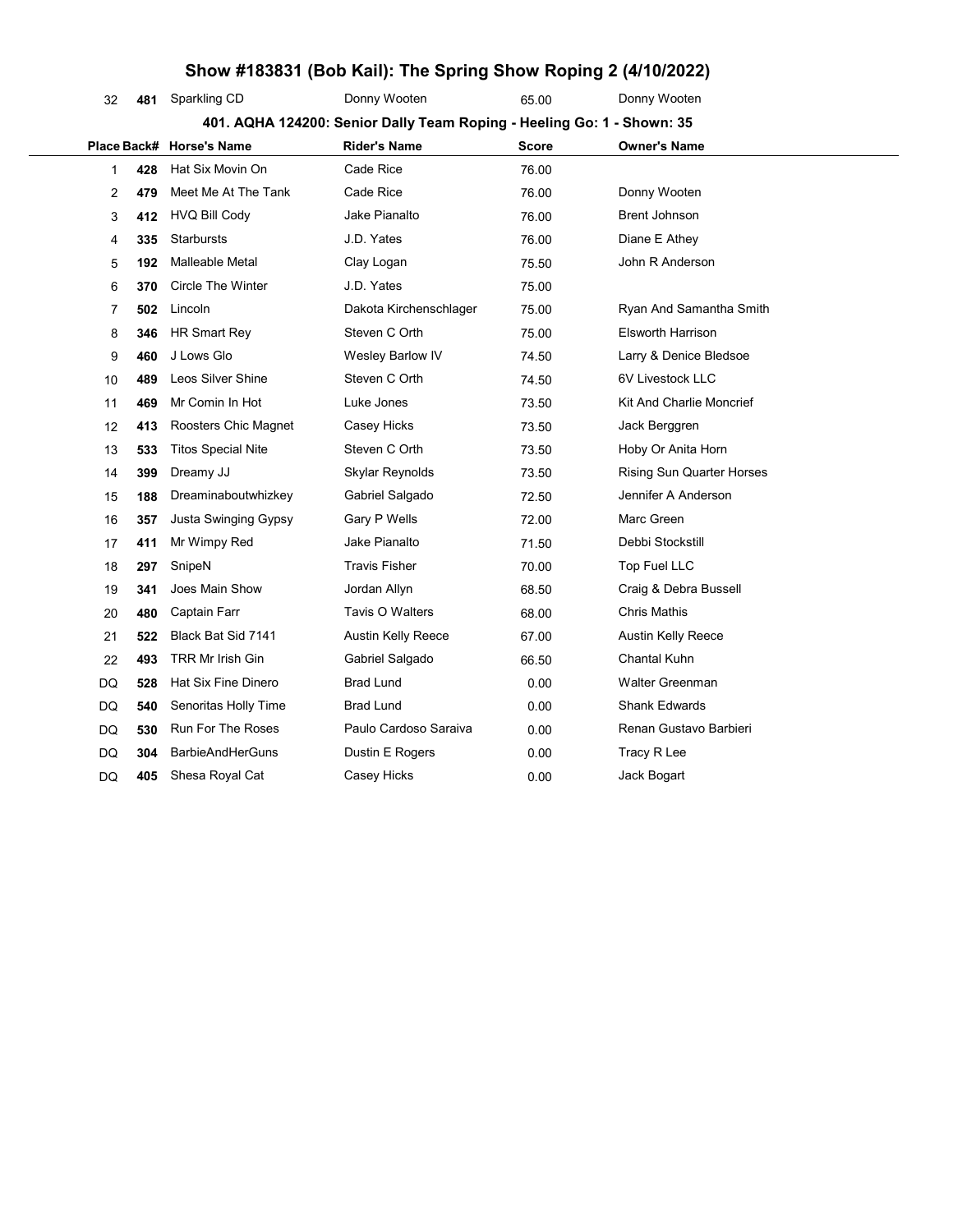125. AQHA 118000: Tie-Down Roping Go: 1 - Shown: 37

|                                                         |     | Place Back# Horse's Name    | <b>Rider's Name</b>                                     | Score        | <b>Owner's Name</b>               |  |  |  |
|---------------------------------------------------------|-----|-----------------------------|---------------------------------------------------------|--------------|-----------------------------------|--|--|--|
| 1                                                       | 346 | HR Smart Rey                | Steven C Orth                                           | 77.50        | <b>Elsworth Harrison</b>          |  |  |  |
| 2                                                       | 424 | Saturday Nite               | <b>Bradley Boyd</b>                                     | 77.00        | <b>Andrew Collins</b>             |  |  |  |
| 3                                                       | 358 | Cfr Arete Gun               | Cody McCartney                                          | 76.00        | Jared Crain                       |  |  |  |
| 4                                                       | 400 | Rodeos Beach Babe           | James Randall Barton                                    | 75.50        | S Heart Investments               |  |  |  |
| 5                                                       | 359 | JJ Cats Jewel               | Cody McCartney                                          | 75.00        | Linda Brinkerhoff                 |  |  |  |
| 6                                                       | 510 | <b>EJB Marie Laveau</b>     | Christopher Dean Wilcox                                 | 73.00        | James Barton                      |  |  |  |
| 7                                                       | 482 | DT Hickory Blue Steel       | Logan Harkey                                            | 72.00        | Chelsi Dickerson                  |  |  |  |
| 8                                                       | 456 | Roosters Rocket Fuel        | <b>Colby Dorsey</b>                                     | 72.00        | D Cross Quarter Horses            |  |  |  |
| 9                                                       | 483 | Sly Frenchman               | Logan Harkey                                            | 71.50        | Will And Lana Wagner              |  |  |  |
| 10                                                      | 468 | Cowgirl Toy                 | <b>William Jones</b>                                    | 71.50        | Jerry Scharp                      |  |  |  |
| 11                                                      | 505 | Dun Spooked Fridee          | James Randall Barton                                    | 71.50        | Nichole Ingram                    |  |  |  |
| 12                                                      | 423 | Hitmans Ace Of Spade        | <b>Bradley Boyd</b>                                     | 71.00        | <b>Randy Barrett</b>              |  |  |  |
| 13                                                      | 507 | Lean With Daisy             | James Randall Barton                                    | 71.00        | Lorelei Hankins                   |  |  |  |
| 14                                                      | 460 | J Lows Glo                  | <b>Bobby E Lewis</b>                                    | 71.00        | Larry & Denice Bledsoe            |  |  |  |
| 15                                                      | 394 | Jaks Doc O Sugarpop         | <b>Christopher Dean Wilcox</b>                          | 71.00        | Thorp & Family                    |  |  |  |
| 16                                                      | 335 | Starbursts                  | Cody McCartney                                          | 70.50        | Diane E Athey                     |  |  |  |
| 17                                                      | 425 | Dualin Lo Bettin High       | Bradley Boyd                                            | 70.50        | Josh Lefevre                      |  |  |  |
| 18                                                      | 530 | <b>Run For The Roses</b>    | Paulo Cardoso Saraiva                                   | 70.00        | Renan Gustavo Barbieri            |  |  |  |
| 19                                                      | 357 | Justa Swinging Gypsy        | Cody McCartney                                          | 70.00        | Marc Green                        |  |  |  |
| 20                                                      | 469 | Mr Comin In Hot             | Luke Jones                                              | 69.50        | Kit And Charlie Moncrief          |  |  |  |
| 21T                                                     | 467 | Roo Rey                     | Luke Jones                                              | 69.00        | Double G Cutting LLC              |  |  |  |
| 21T                                                     | 531 | Miss Zans Shining           | Paulo Cardoso Saraiva                                   | 69.00        | Jose Milare Garcia                |  |  |  |
| 21T                                                     | 511 | CSR Topaz Gal               | Christopher Dean Wilcox                                 | 69.00        | <b>Emily Houston Barton</b>       |  |  |  |
| 24T                                                     | 388 | Mamas Dual N At Boon        | <b>Bradley Boyd</b>                                     | 68.00        | X Bar 2 Farms                     |  |  |  |
| 24T                                                     | 446 | Marthas Poco                | <b>Blane Cox</b>                                        | 68.00        | <b>Renato Antunes</b>             |  |  |  |
| 26                                                      | 503 | Sugar Bar Boondoc           | <b>Trevor Kernick</b>                                   | 67.50        | Greg Kernick                      |  |  |  |
| 27                                                      | 447 | Sweet As Time               | <b>Blane Cox</b>                                        | 66.00        | <b>Renato Antunes</b>             |  |  |  |
| 28                                                      | 395 | Razor Resortfigure          | Christopher Dean Wilcox                                 | 65.50        | Fred D. Wilcox                    |  |  |  |
| 29                                                      | 506 | <b>Shining Superman</b>     | James Randall Barton                                    | 64.50        | <b>Tex D Prewitt</b>              |  |  |  |
| 30                                                      | 484 | Bet My Player               | Logan Harkey                                            | 64.00        | Sydney Freeman                    |  |  |  |
|                                                         |     |                             | 126. AQHA 218000: Amt Tie-Down Roping Go: 1 - Shown: 10 |              |                                   |  |  |  |
|                                                         |     | Place Back# Horse's Name    | <b>Rider's Name</b>                                     | <b>Score</b> | <b>Owner's Name</b>               |  |  |  |
| 1                                                       | 368 | <b>Whizin To Tinseltown</b> | Kirk Bearden                                            | 75.00        | <b>Bearden Equine Investments</b> |  |  |  |
| 2                                                       | 358 | Cfr Arete Gun               | <b>Jared Crain</b>                                      | 71.50        | Jared Crain                       |  |  |  |
| 3                                                       | 422 | Skatty Joe Jet              | Rick Hagen                                              | 71.00        | Rick Hagen                        |  |  |  |
| 4                                                       | 454 | <b>Big Playgun</b>          | Sid Miller                                              | 70.50        | Sid Miller                        |  |  |  |
| 5                                                       | 458 | <b>Big Smokin Spark</b>     | Sid Miller                                              | 64.50        | Sid Miller                        |  |  |  |
| 6                                                       | 461 | Penny In My Hat             | Chad Payne                                              | 64.00        | Chad Payne                        |  |  |  |
| 7                                                       | 438 | CFR Coronel 052             | Jared Crain                                             | 61.50        | <b>Jared Crain</b>                |  |  |  |
| 127. AQHA 220000: Amt Breakaway Roping Go: 1 - Shown: 9 |     |                             |                                                         |              |                                   |  |  |  |
|                                                         |     | Place Back# Horse's Name    | <b>Rider's Name</b>                                     | Score        | <b>Owner's Name</b>               |  |  |  |
| 1                                                       | 458 | <b>Big Smokin Spark</b>     | Sid Miller                                              | 9.00         | Sid Miller                        |  |  |  |
| 2                                                       | 185 | Cee Bueno                   | Jessica Perkins                                         | 8.00         | Don Perkins                       |  |  |  |
| 3                                                       | 378 | Sv Whiskey Whiz             | Cierra Briggs                                           | 7.00         | Joshua C. Briggs                  |  |  |  |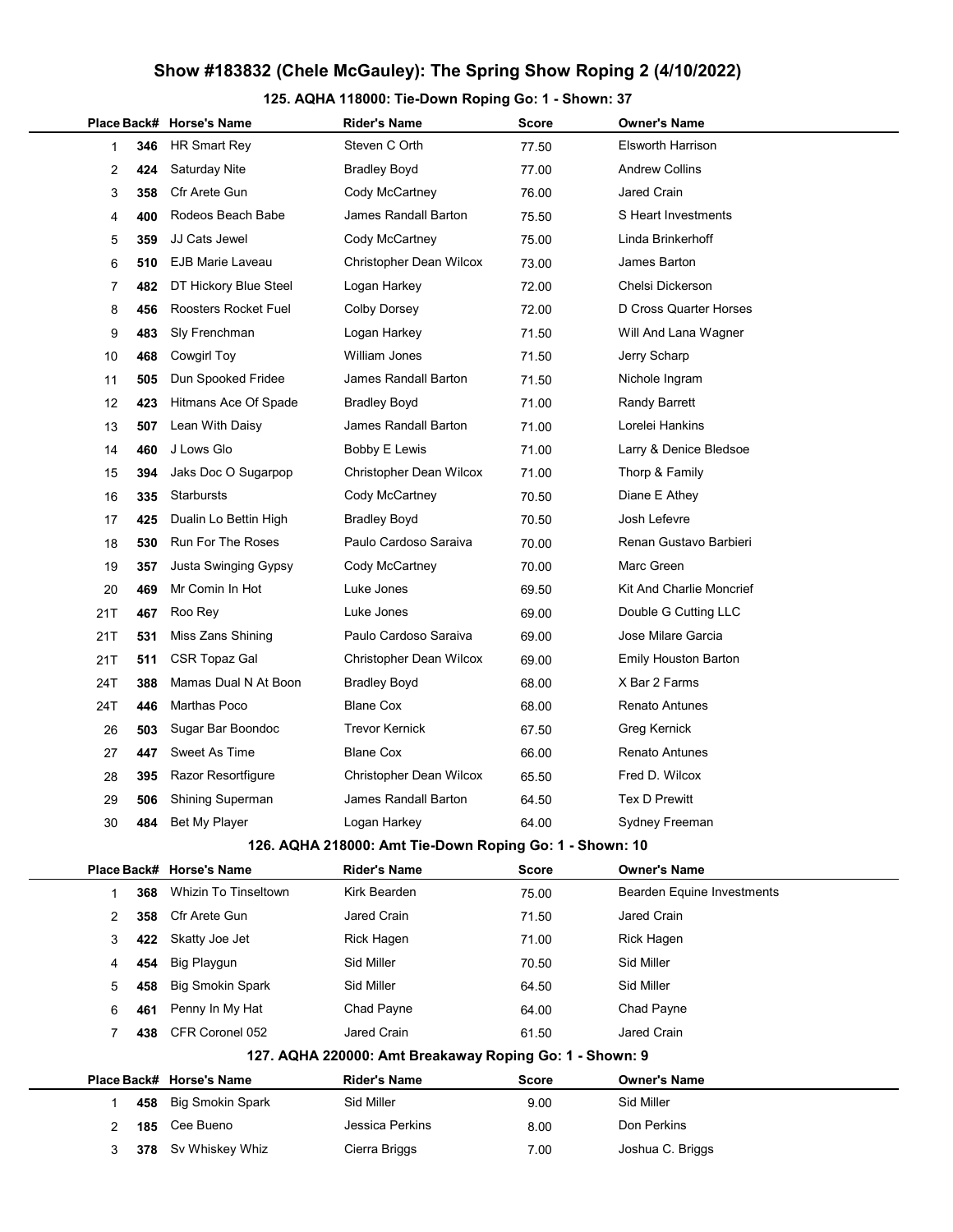|     | Show #183832 (Chele McGauley): The Spring Show Roping 2 (4/10/2022) |                                                           |                                                                      |              |                                |  |  |  |  |
|-----|---------------------------------------------------------------------|-----------------------------------------------------------|----------------------------------------------------------------------|--------------|--------------------------------|--|--|--|--|
| 4   | 454                                                                 | <b>Big Playgun</b>                                        | Sid Miller                                                           | 6.00         | Sid Miller                     |  |  |  |  |
| 5   | 389                                                                 | A Sweet Drive By                                          | Amber H Blanchard                                                    | 5.00         | X-2 Farms & Rodeo              |  |  |  |  |
| 6   | 459                                                                 | <b>Mitchs Steelurheart</b>                                | <b>Brock Griffin</b>                                                 | 4.00         | <b>Brock Griffin And Penny</b> |  |  |  |  |
| 7   | 505                                                                 | Dun Spooked Fridee                                        | Brian Ingram                                                         | 3.00         | Nichole Ingram                 |  |  |  |  |
| DQ  | 388                                                                 | Mamas Dual N At Boon                                      | Amber H Blanchard                                                    | 0.00         | X Bar 2 Farms                  |  |  |  |  |
| DQ  | 368                                                                 | <b>Whizin To Tinseltown</b>                               | Kirk Bearden                                                         | 0.00         | Bearden Equine Investments     |  |  |  |  |
|     |                                                                     | 129. AQHA 420000: Youth Breakaway Roping Go: 1 - Shown: 3 |                                                                      |              |                                |  |  |  |  |
|     |                                                                     | Place Back# Horse's Name                                  | Rider's Name                                                         | <b>Score</b> | <b>Owner's Name</b>            |  |  |  |  |
| DQ  | 509                                                                 | AR Lenas Cat T Rey                                        | Lauren Barton                                                        | 0.00         | <b>Emily Houston Barton</b>    |  |  |  |  |
| DQ  | 510                                                                 | EJB Marie Laveau                                          | Lauren Barton                                                        | 0.00         | James Barton                   |  |  |  |  |
|     |                                                                     |                                                           | 130. AQHA 422000: Youth Dally Team Roping - Heading Go: 1 - Shown: 1 |              |                                |  |  |  |  |
|     |                                                                     | Place Back# Horse's Name                                  | <b>Rider's Name</b>                                                  | <b>Score</b> | <b>Owner's Name</b>            |  |  |  |  |
| DQ  | 360                                                                 | Kick Start Sunny                                          | Hayden Koechel                                                       | 0.00         | Kalin Koechel                  |  |  |  |  |
|     |                                                                     |                                                           | 131. AQHA 424000: Youth Dally Team Roping - Heeling Go: 1 - Shown: 2 |              |                                |  |  |  |  |
|     |                                                                     | Place Back# Horse's Name                                  | <b>Rider's Name</b>                                                  | Score        | <b>Owner's Name</b>            |  |  |  |  |
| DQ  | 486                                                                 | Spoonful Of Comfort                                       | Abby Zuch                                                            | 0.00         | <b>Emily Ramsey</b>            |  |  |  |  |
| DQ  | 496                                                                 | Montana Code                                              | Abby Zuch                                                            | 0.00         | <b>Emily Ramsey</b>            |  |  |  |  |
|     |                                                                     |                                                           | 132. AQHA 122000: Dally Team Roping - Heading Go: 1 - Shown: 62      |              |                                |  |  |  |  |
|     |                                                                     | Place Back# Horse's Name                                  | <b>Rider's Name</b>                                                  | Score        | <b>Owner's Name</b>            |  |  |  |  |
| 1   | 428                                                                 | Hat Six Movin On                                          | Cade Rice                                                            | 78.50        |                                |  |  |  |  |
| 2   | 491                                                                 | Spoonful Blues                                            | Steven C Orth                                                        | 78.00        | Jim Loftin                     |  |  |  |  |
| 3   | 473                                                                 | HQ Show Me The Gin                                        | Luke Jones                                                           | 77.00        | Reid A Hockenson               |  |  |  |  |
| 4   | 358                                                                 | Cfr Arete Gun                                             | Dakota Kirchenschlager                                               | 76.50        | Jared Crain                    |  |  |  |  |
| 5   | 450                                                                 | Bobby Glo Harlan                                          | Bobby E Lewis                                                        | 76.00        | Benny & Susan Scarbery         |  |  |  |  |
| 6   | 194                                                                 | Loomis Cat                                                | Clay Logan                                                           | 75.50        | <b>MARK &amp; WENDY FROMAN</b> |  |  |  |  |
| 7   | 518                                                                 | Boon Lights CD                                            | Casper May                                                           | 75.50        | Casper May                     |  |  |  |  |
| 8   | 412                                                                 | HVQ Bill Cody                                             | Casey Hicks                                                          | 75.50        | <b>Brent Johnson</b>           |  |  |  |  |
| 9   | 482                                                                 | DT Hickory Blue Steel                                     | <b>Brad Lund</b>                                                     | 75.50        | Chelsi Dickerson               |  |  |  |  |
| 10  |                                                                     | 335 Starbursts                                            | J.D. Yates                                                           | 75.00        | Diane E Athey                  |  |  |  |  |
| 11  | 502                                                                 | Lincoln                                                   | Dakota Kirchenschlager                                               | 75.00        | Ryan And Samantha Smith        |  |  |  |  |
| 12  | 455                                                                 | This Cats A King                                          | Bobby E Lewis                                                        | 75.00        | Linda A Mars                   |  |  |  |  |
| 13  | 468                                                                 | Cowgirl Toy                                               | Luke Jones                                                           | 75.00        | Jerry Scharp                   |  |  |  |  |
| 14  | 498                                                                 | <b>Test My Metal</b>                                      | Dakota Kirchenschlager                                               | 74.50        | Neal Wanless                   |  |  |  |  |
| 15  | 190                                                                 | Cr California Tuff                                        | Clay Logan                                                           | 74.50        | CLAY & COLLEEN LOGAN           |  |  |  |  |
| 16  | 403                                                                 | Slick Shrek Pep                                           | Casey Hicks                                                          | 74.50        | Jack Bogart                    |  |  |  |  |
| 17  | 378                                                                 | Sv Whiskey Whiz                                           | <b>Bryce Briggs</b>                                                  | 74.00        | Joshua C. Briggs               |  |  |  |  |
| 18  | 391                                                                 | Probably By Design                                        | J.D. Yates                                                           | 74.00        | Sherri And Phil Tearney        |  |  |  |  |
| 19  | 411                                                                 | Mr Wimpy Red                                              | Casey Hicks                                                          | 74.00        | Debbi Stockstill               |  |  |  |  |
| 20  | 360                                                                 | Kick Start Sunny                                          | Hayden Koechel                                                       | 74.00        | Kalin Koechel                  |  |  |  |  |
| 21  | 303                                                                 | Play Some Metallic                                        | Dustin E Rogers                                                      | 73.50        | Monica Duflock                 |  |  |  |  |
| 22  | 304                                                                 | <b>BarbieAndHerGuns</b>                                   | Dustin E Rogers                                                      | 73.50        | Tracy R Lee                    |  |  |  |  |
| 23  | 346                                                                 | HR Smart Rey                                              | Steven C Orth                                                        | 73.50        | Elsworth Harrison              |  |  |  |  |
| 24  | 490                                                                 | RS Glo Fly                                                | Tavis O Walters                                                      | 73.50        | Kyle G Mars                    |  |  |  |  |
| 25T | 544                                                                 | <b>Shiney Pale Face</b>                                   | Rick Rosachi                                                         | 73.00        | Greg Thompson                  |  |  |  |  |
| 25T | 485                                                                 | Leos Hot Chic                                             | Tavis O Walters                                                      | 73.00        | Glen Allen                     |  |  |  |  |
| 25T | 402                                                                 | Wooden It Be Time                                         | Casey Hicks                                                          | 73.00        | Jack Bogart                    |  |  |  |  |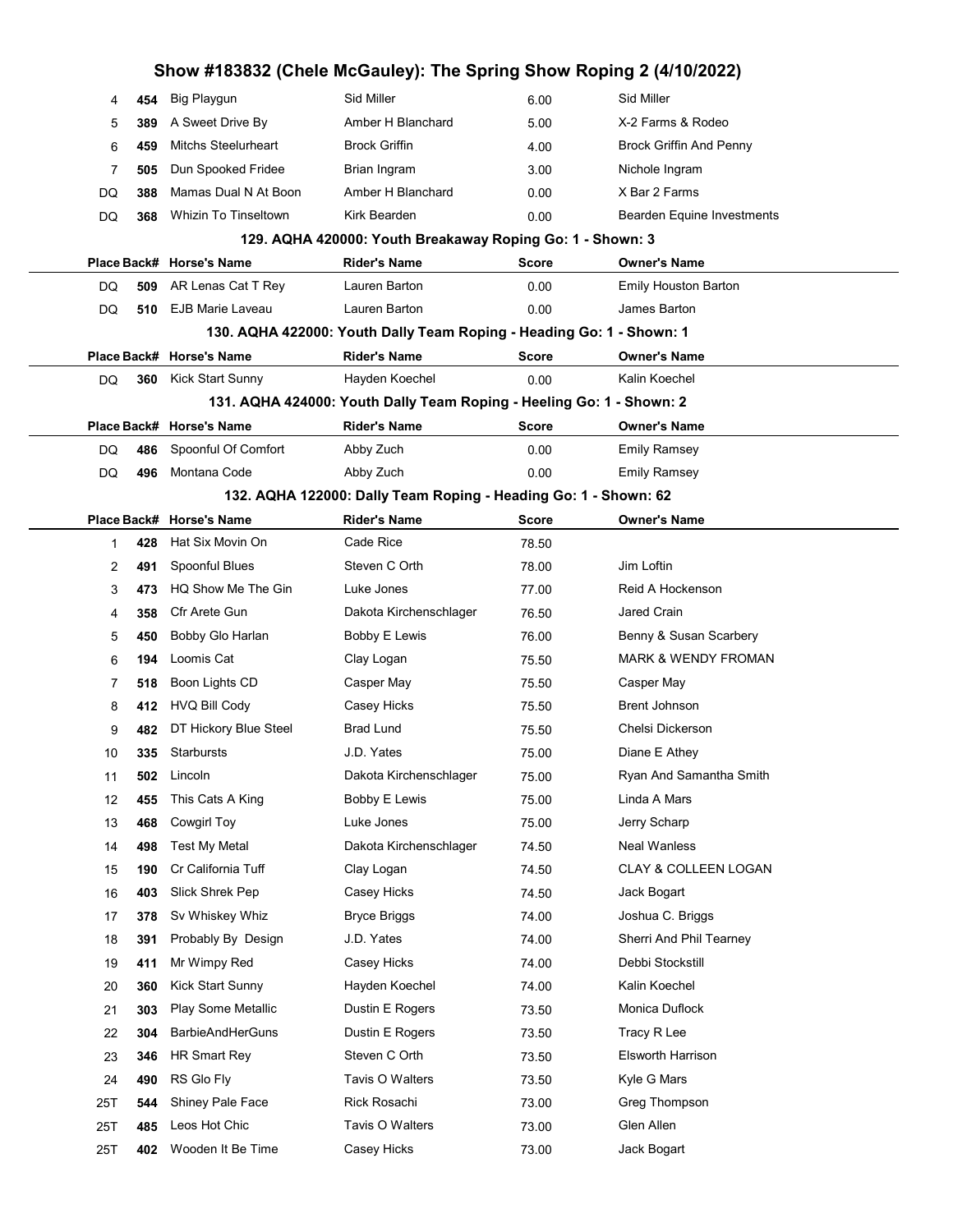| 25T                                                                 | 392 | DT Shiners J Lo           | J.D. Yates                                                          | 73.00        | Sherri &/or Phil Tearney         |  |
|---------------------------------------------------------------------|-----|---------------------------|---------------------------------------------------------------------|--------------|----------------------------------|--|
| 29T                                                                 | 519 | Peppys Custom Missy       | Casper May                                                          | 72.00        | Jason Farmer                     |  |
| 29T                                                                 | 305 | Resort Ta Fame            | Dustin E Rogers                                                     | 72.00        | Erin Nicole Mask                 |  |
| 29T                                                                 | 430 | Mr Two Joes Jackie        | Skylar Reynolds                                                     | 72.00        | <b>Rising Sun Quarter Horses</b> |  |
| 32                                                                  | 505 | Dun Spooked Fridee        | James Randall Barton                                                | 71.50        | Nichole Ingram                   |  |
| 33T                                                                 | 399 | Dreamy JJ                 | Skylar Reynolds                                                     | 71.00        | Rising Sun Quarter Horses        |  |
| 33T                                                                 | 441 | <b>Blackburn Defender</b> | Culley Morgan                                                       | 71.00        | Justin And Jamey Johnson         |  |
| 33T                                                                 | 529 | Shining Zans Parr         | <b>Brad Lund</b>                                                    | 71.00        | Jose Milare Garcia               |  |
| 33T                                                                 | 342 | Cool N Snappy             | Jordan Allyn                                                        | 71.00        | Jordan Allyn                     |  |
| 37T                                                                 | 487 | Miss Sunny D              | Cade Rice                                                           | 70.00        | Junior Nogueira                  |  |
| 37T                                                                 | 489 | Leos Silver Shine         | Steven C Orth                                                       | 70.00        | 6V Livestock LLC                 |  |
| 37T                                                                 | 341 | Joes Main Show            | Jordan Allyn                                                        | 70.00        | Craig & Debra Bussell            |  |
| 37T                                                                 | 541 | CR Tuff Bo                | <b>Shank Edwards</b>                                                | 70.00        |                                  |  |
| 41T                                                                 | 195 | Sevs Princess Katie       | Garrett Sommer                                                      | 68.50        | <b>HULL LANTERN RANCH</b>        |  |
| 41T                                                                 | 398 | Watch Lulu                | Skylar Reynolds                                                     | 68.50        | <b>Rising Sun Quarter Horses</b> |  |
| 43                                                                  | 542 | Cita Wrangler             | Rick Rosachi                                                        | 68.00        | Erick Roen                       |  |
| 44T                                                                 | 480 | Captain Farr              | Tavis O Walters                                                     | 67.00        | <b>Chris Mathis</b>              |  |
| 44T                                                                 | 521 | Misters Blue Drift        | Casper May                                                          | 67.00        | Dan Ratchford                    |  |
| 46                                                                  | 397 | Watch Red Diamond         | Skylar Reynolds                                                     | 66.00        | Rising Sun Quarter Horses        |  |
| 47                                                                  | 472 | Lil Ms Spooky Spark       | Luke Jones                                                          | 65.00        | Jerry Scharp                     |  |
| 48T                                                                 | 471 | RLJ Magnificat            | William Jones                                                       | 64.00        | <b>Schumacher Quater Horses</b>  |  |
| 48T                                                                 | 298 | Dexter 77                 | Jake Walker                                                         | 64.00        |                                  |  |
| 50                                                                  | 522 | Black Bat Sid 7141        | Austin Kelly Reece                                                  | 63.00        | Austin Kelly Reece               |  |
| DQ                                                                  | 429 | Jungle Cat                | Cade Rice                                                           | 0.00         | Brian And Amy Bush               |  |
| DQ                                                                  | 539 | Fuego De Cielo            | Brad Lund                                                           | 0.00         | Shannon E And Hershel Reid       |  |
| 134. AQHA 222000: Amt Dally Team Roping - Heading Go: 1 - Shown: 20 |     |                           |                                                                     |              |                                  |  |
| Place Back#                                                         |     | <b>Horse's Name</b>       | <b>Rider's Name</b>                                                 | <b>Score</b> | <b>Owner's Name</b>              |  |
| 1                                                                   | 404 | Two Eyed Meterman         | Paul Bogart                                                         | 74.50        | Jack Bogart                      |  |
| 2                                                                   | 406 | Probably A Metallic       | Paul Bogart                                                         | 73.50        | Jack Bogart                      |  |
| 3                                                                   | 402 | Wooden It Be Time         | Paul Bogart                                                         | 73.00        | Jack Bogart                      |  |
| 4                                                                   | 396 | Light On Sugar            | <b>Greg Perry</b>                                                   | 72.50        | Greg Perry                       |  |
| 5                                                                   | 457 | Vegas Smoke Screen        | Bubba Hudson                                                        | 72.00        | Sara Hudson                      |  |
| 6                                                                   | 348 | Hr Oscar Rey              | Kathy Harrison                                                      | 71.50        | Elsworth And Kathy Harrison      |  |
| 7                                                                   | 358 | Cfr Arete Gun             | Jared Crain                                                         | 71.00        | Jared Crain                      |  |
| 8                                                                   | 414 | CFR Decada 052            | Jared Crain                                                         | 70.50        | Jared Crain                      |  |
| 9                                                                   | 524 | Jbarb Duals Storm         | Bryan A Billings                                                    | 70.00        | Bryan A Billings                 |  |
| 10                                                                  | 522 | Black Bat Sid 7141        | <b>Austin Kelly Reece</b>                                           | 67.00        | Austin Kelly Reece               |  |
| 11                                                                  | 515 | Beau Juled                | Sye David Jones                                                     | 65.00        | Sye David Jones                  |  |
|                                                                     |     |                           | 135. AQHA 224000: Amt Dally Team Roping - Heeling Go: 1 - Shown: 15 |              |                                  |  |
|                                                                     |     | Place Back# Horse's Name  | <b>Rider's Name</b>                                                 | <b>Score</b> | Owner's Name                     |  |
| 1                                                                   | 479 | Meet Me At The Tank       | Donny Wooten                                                        | 73.50        | Donny Wooten                     |  |
| 2                                                                   | 534 | The Spook Dun Time        | Bubba Hudson                                                        | 73.50        | Bubba Hudson                     |  |
| 3                                                                   | 368 | Whizin To Tinseltown      | Kirk Bearden                                                        | 73.00        | Bearden Equine Investments       |  |
| 4                                                                   |     |                           |                                                                     |              |                                  |  |
|                                                                     | 401 | Metallic Brave Heart      | Paul Bogart                                                         | 72.50        | Jack Bogart                      |  |
| 5                                                                   | 481 | Sparkling CD              | Donny Wooten                                                        | 72.50        | Donny Wooten                     |  |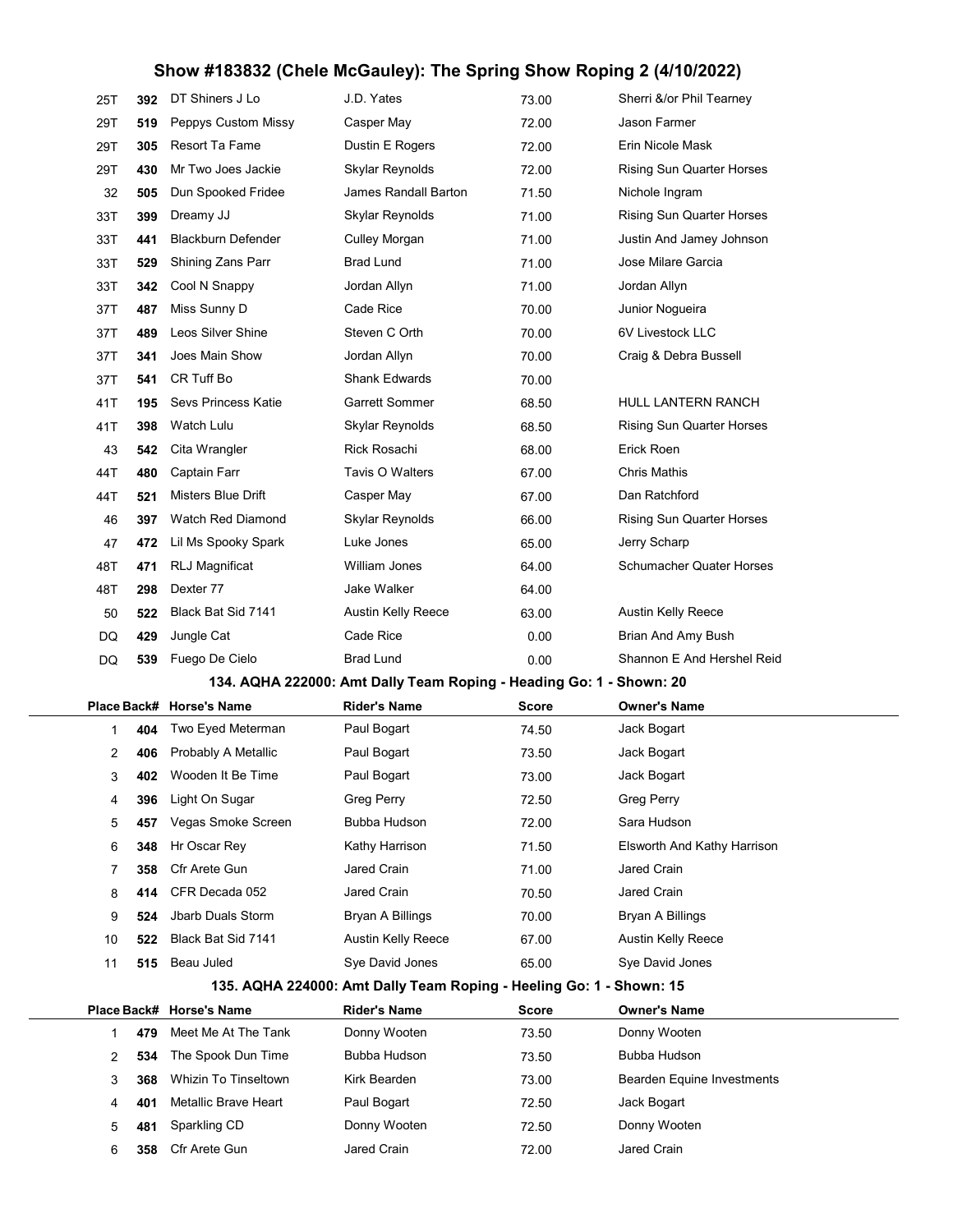| 7   | 524                                                                    | Jbarb Duals Storm           | Bryan A Billings                                                       | 72.00        | <b>Bryan A Billings</b>          |  |  |  |  |
|-----|------------------------------------------------------------------------|-----------------------------|------------------------------------------------------------------------|--------------|----------------------------------|--|--|--|--|
| 8   | 522                                                                    | Black Bat Sid 7141          | Austin Kelly Reece                                                     | 71.50        | Austin Kelly Reece               |  |  |  |  |
| 9   | 414                                                                    | CFR Decada 052              | Jared Crain                                                            | 71.00        | Jared Crain                      |  |  |  |  |
| 10  | 189                                                                    | Replay Blue Boon            | Colleen Murphy Logan                                                   | 70.50        | Clay & Coleen Logan              |  |  |  |  |
| 11  | 402                                                                    | Wooden It Be Time           | Paul Bogart                                                            | 69.50        | Jack Bogart                      |  |  |  |  |
| DQ  | 438                                                                    | CFR Coronel 052             | Jared Crain                                                            | 0.00         | Jared Crain                      |  |  |  |  |
|     |                                                                        |                             | 400. AQHA 124100: Junior Dally Team Roping - Heeling Go: 1 - Shown: 51 |              |                                  |  |  |  |  |
|     |                                                                        | Place Back# Horse's Name    | <b>Rider's Name</b>                                                    | <b>Score</b> | <b>Owner's Name</b>              |  |  |  |  |
| 1   | 468                                                                    | <b>Cowgirl Toy</b>          | J.D. Yates                                                             | 78.50        | Jerry Scharp                     |  |  |  |  |
| 2   | 427                                                                    | The King N Diamond          | Cade Rice                                                              | 77.00        |                                  |  |  |  |  |
| 3   | 191                                                                    | Dualin Bon Bon              | Clay Logan                                                             | 76.50        | <b>SHANE BOSTON</b>              |  |  |  |  |
| 4   | 407                                                                    | Its Probably Time           | Jake Pianalto                                                          | 76.50        | Jack Bogart                      |  |  |  |  |
| 5   | 529                                                                    | Shining Zans Parr           | <b>Brad Lund</b>                                                       | 76.50        | Jose Milare Garcia               |  |  |  |  |
| 6   | 488                                                                    | <b>Finely Flashed</b>       | Jordan Allyn                                                           | 76.50        |                                  |  |  |  |  |
| 7   | 414                                                                    | CFR Decada 052              | Casey Hicks                                                            | 76.50        | Jared Crain                      |  |  |  |  |
| 8   | 464                                                                    | <b>Custom Diamonds Whiz</b> | Gabriel Salgado                                                        | 76.00        | <b>Heath Mosley</b>              |  |  |  |  |
| 9   | 342                                                                    | Cool N Snappy               | Jordan Allyn                                                           | 76.00        | Jordan Allyn                     |  |  |  |  |
| 10  | 490                                                                    | RS Glo Fly                  | Tavis O Walters                                                        | 76.00        | Kyle G Mars                      |  |  |  |  |
| 11  | 492                                                                    | Ms Deltas Playin            | Koby Estain                                                            | 76.00        | Jim Loftin                       |  |  |  |  |
| 12  | 303                                                                    | <b>Play Some Metallic</b>   | Dustin E Rogers                                                        | 75.00        | Monica Duflock                   |  |  |  |  |
| 13  | 343                                                                    | <b>Karens Smart Shiner</b>  | Jordan Allyn                                                           | 75.00        | Dallas Burroughs                 |  |  |  |  |
| 14  | 305                                                                    | Resort Ta Fame              | Dustin E Rogers                                                        | 75.00        | Erin Nicole Mask                 |  |  |  |  |
| 15  | 539                                                                    | Fuego De Cielo              | Brad Lund                                                              | 74.00        | Shannon E And Hershel Reid       |  |  |  |  |
| 16  | 402                                                                    | Wooden It Be Time           | Casey Hicks                                                            | 74.00        | Jack Bogart                      |  |  |  |  |
| 17  | 491                                                                    | Spoonful Blues              | Steven C Orth                                                          | 74.00        | Jim Loftin                       |  |  |  |  |
| 18T | 478                                                                    | <b>HQ BlondesROverRated</b> | J.D. Yates                                                             | 73.00        | Reid A Hockenson                 |  |  |  |  |
| 18T | 476                                                                    | Toy High Brow               | Cort Jones                                                             | 73.00        | Lane Jones                       |  |  |  |  |
| 20  | 410                                                                    | <b>Chiclet Song</b>         | Jake Pianalto                                                          | 72.00        | Adam Harper                      |  |  |  |  |
| 21  | 520                                                                    | Aledos Blue Willy           | Casper May                                                             | 71.00        | Dan Ratchford                    |  |  |  |  |
| 22T | 465                                                                    | Shininwithcash              | Wesley Barlow IV                                                       | 70.50        | Sue Sancken                      |  |  |  |  |
| 22T | 498                                                                    | <b>Test My Metal</b>        | Dakota Kirchenschlager                                                 | 70.50        | <b>Neal Wanless</b>              |  |  |  |  |
| 24  | 403                                                                    | Slick Shrek Pep             | Casey Hicks                                                            | 70.00        | Jack Bogart                      |  |  |  |  |
| 25T | 398                                                                    | Watch Lulu                  | Skylar Reynolds                                                        | 69.00        | <b>Rising Sun Quarter Horses</b> |  |  |  |  |
| 25T | 462                                                                    | Late Night Spook            | Gabriel Salgado                                                        | 69.00        | Marc And Kathy Gordon            |  |  |  |  |
| 25T | 501                                                                    | The Most Wanted             | Dakota Kirchenschlager                                                 | 69.00        | <b>Tad Sheets</b>                |  |  |  |  |
| 28  | 449                                                                    | A Lil Whiskey               | Wesley Barlow IV                                                       | 68.00        | <b>Brett Foster</b>              |  |  |  |  |
| 29T | 397                                                                    | Watch Red Diamond           | Skylar Reynolds                                                        | 67.00        | Rising Sun Quarter Horses        |  |  |  |  |
| 29T | 485                                                                    | Leos Hot Chic               | Tavis O Walters                                                        | 67.00        | Glen Allen                       |  |  |  |  |
| 29T | 532                                                                    | Seven S Dulcita             | Steven C Orth                                                          | 67.00        |                                  |  |  |  |  |
| 32  | 481                                                                    | Sparkling CD                | Donny Wooten                                                           | 66.00        | Donny Wooten                     |  |  |  |  |
|     | 401. AQHA 124200: Senior Dally Team Roping - Heeling Go: 1 - Shown: 35 |                             |                                                                        |              |                                  |  |  |  |  |
|     |                                                                        | Place Back# Horse's Name    | <b>Rider's Name</b>                                                    | <b>Score</b> | <b>Owner's Name</b>              |  |  |  |  |
| 1   | 428                                                                    | Hat Six Movin On            | Cade Rice                                                              | 79.00        |                                  |  |  |  |  |
| 2   | 335                                                                    | Starbursts                  | J.D. Yates                                                             | 77.00        | Diane E Athey                    |  |  |  |  |
| 3   | 192                                                                    | Malleable Metal             | Clay Logan                                                             | 76.50        | John R Anderson                  |  |  |  |  |
| 4   | 479                                                                    | Meet Me At The Tank         | Cade Rice                                                              | 76.00        | Donny Wooten                     |  |  |  |  |